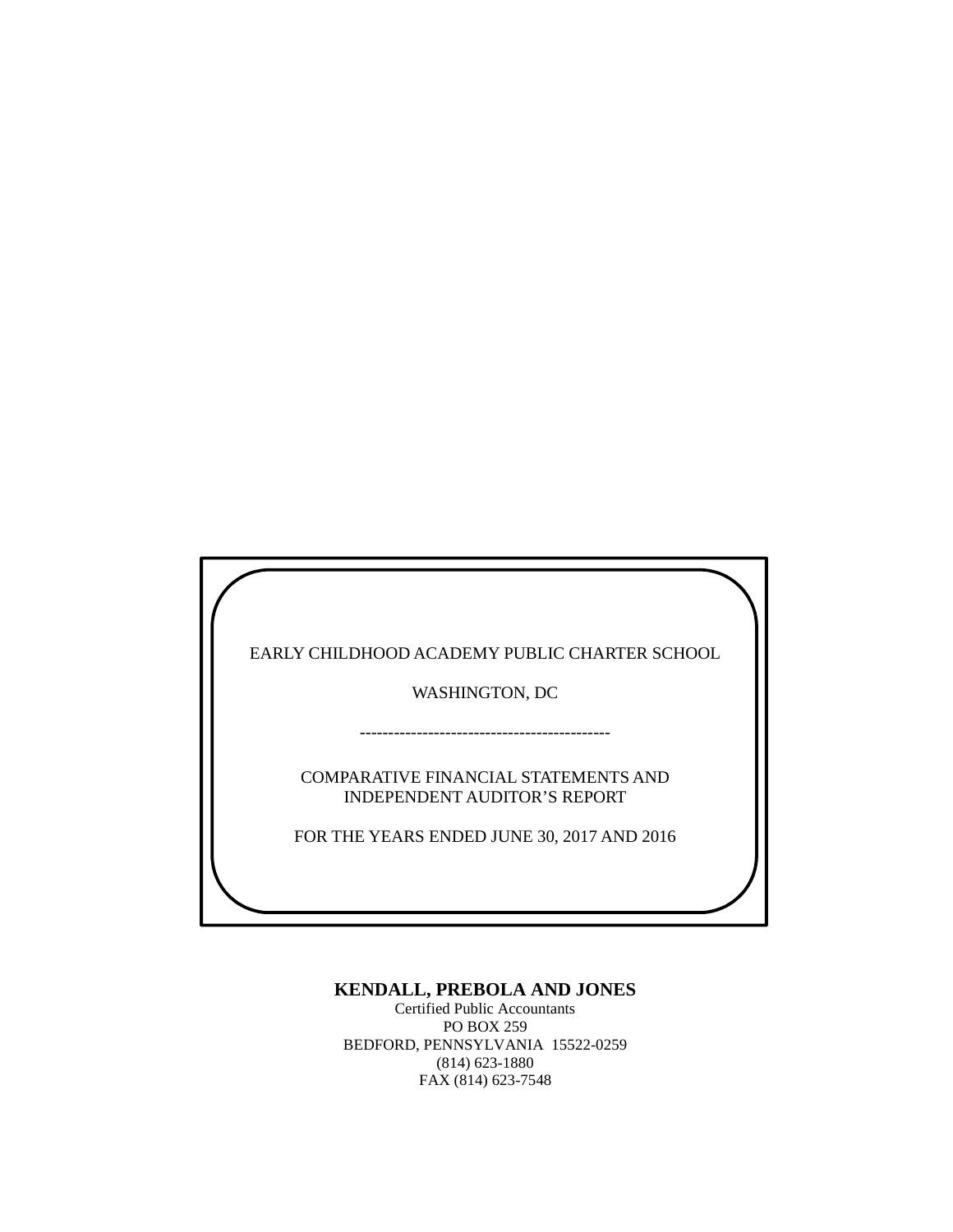# I N D E X

|                                                                                                                                                                                                                          | Page           |
|--------------------------------------------------------------------------------------------------------------------------------------------------------------------------------------------------------------------------|----------------|
| <b>Independent Auditor's Report</b>                                                                                                                                                                                      | $1-2$          |
| Comparative Statements of Financial Position, June 30, 2017 and 2016                                                                                                                                                     | 3              |
| Comparative Statements of Activities, For the Years Ended June 30, 2017 and 2016                                                                                                                                         | $\overline{4}$ |
| Comparative Statements of Cash Flows, For the Years Ended June 30, 2017 and 2016                                                                                                                                         | 5              |
| <b>Notes to Financial Statements</b>                                                                                                                                                                                     | $6 - 24$       |
| Supplemental Information                                                                                                                                                                                                 |                |
| Schedule 1 - Comparative Schedules of Functional Expenses, For the Years Ended<br>June 30, 2017 and 2016                                                                                                                 | $25 - 26$      |
| Schedule 2 - Comparative Schedules of Average Cost Per Student, For the Years Ended<br>June 30, 2017 and 2016                                                                                                            | 27             |
| Independent Auditor's Report on Internal Control over Financial Reporting and on<br>Compliance and Other Matters Based on an Audit of Financial Statements Performed<br>in Accordance with Government Auditing Standards | 28-29          |
| Summary Schedule of Prior Audit Findings, For the Year Ended June 30, 2017                                                                                                                                               | 30             |
| Schedule of Findings, For the Year Ended June 30, 2017                                                                                                                                                                   | 31             |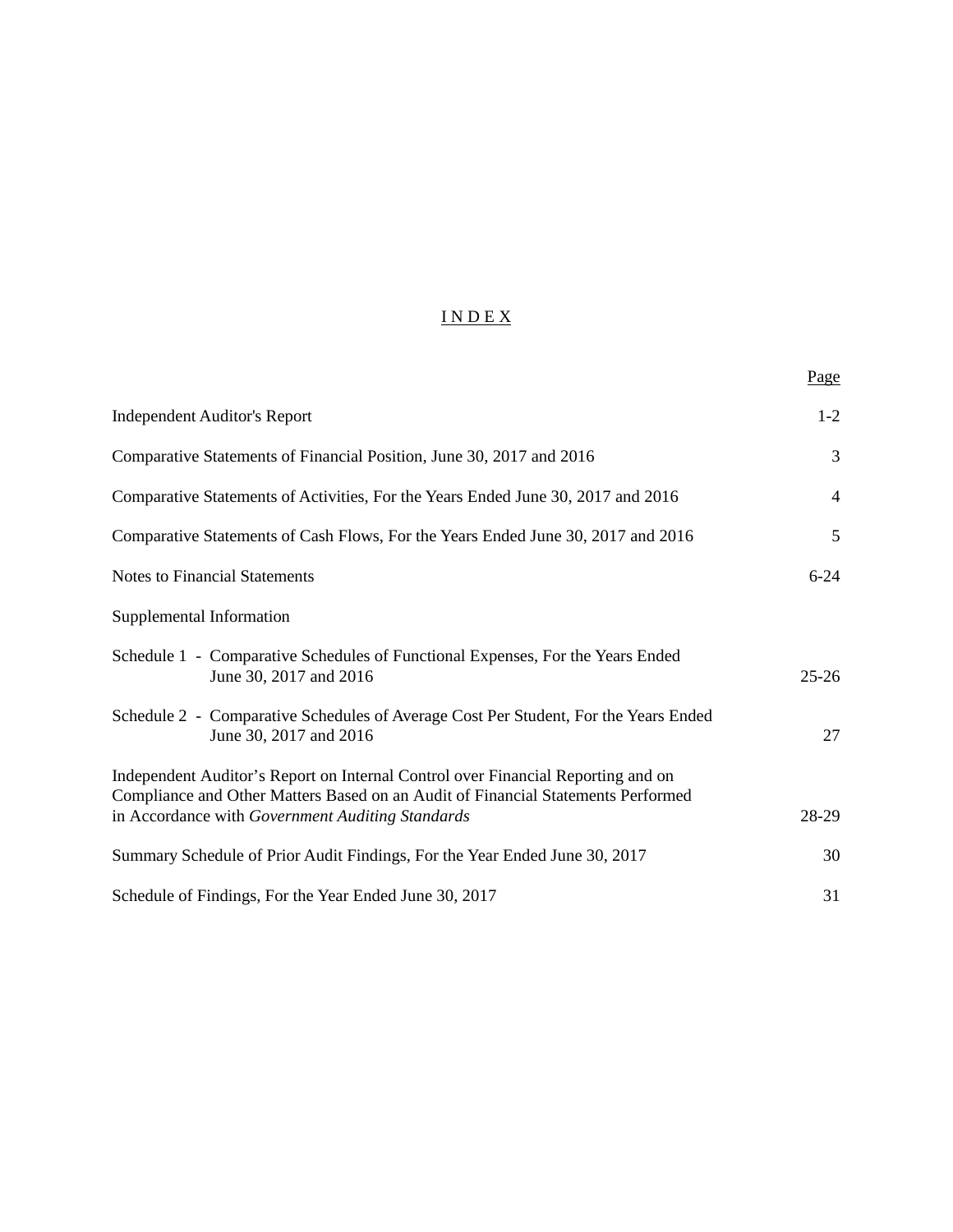# Kendall, Prebola and Jones, LLC

Certified Public Accountants

Board of Trustees Early Childhood Academy Public Charter School 4025 9th Street, SE Washington, DC 20032

#### INDEPENDENT AUDITOR'S REPORT

#### *Report on the Financial Statements*

We have audited the accompanying financial statements of the Early Childhood Academy Public Charter School, (a nonprofit organization) which comprise the statements of financial position as of June 30, 2017 and 2016, and the related statements of activities and cash flows for the years then ended, and the related notes to the financial statements.

#### *Management's Responsibility for the Financial Statements*

Management is responsible for the preparation and fair presentation of these financial statements in accordance with accounting principles generally accepted in the United States of America; this includes the design, implementation, and maintenance of internal control relevant to the preparation and fair presentation of financial statements that are free from material misstatement, whether due to fraud or error.

#### *Auditor's Responsibility*

Our responsibility is to express an opinion on these financial statements based on our audits. We conducted our audits in accordance with auditing standards generally accepted in the United States of America and the standards applicable to financial audits contained in *Government Auditing Standards*, issued by the Comptroller General of the United States. Those standards require that we plan and perform the audit to obtain reasonable assurance about whether the financial statements are free from material misstatement.

An audit involves performing procedures to obtain audit evidence about the amounts and disclosures in the financial statements. The procedures selected depend on the auditor's judgment, including the assessment of the risks of material misstatement of the financial statements, whether due to fraud or error. In making those risk assessments, the auditor considers internal control relevant to the entity's preparation and fair presentation of the financial statements in order to design audit procedures that are appropriate in the circumstances, but not for the purpose of expressing an opinion on the effectiveness of the entity's internal control. Accordingly, we express no such opinion. An audit also includes evaluating the appropriateness of accounting policies used and the reasonableness of significant accounting estimates made by management, as well as evaluating the overall presentation of the financial statements.

We believe that the audit evidence we have obtained is sufficient and appropriate to provide a basis for our audit opinion.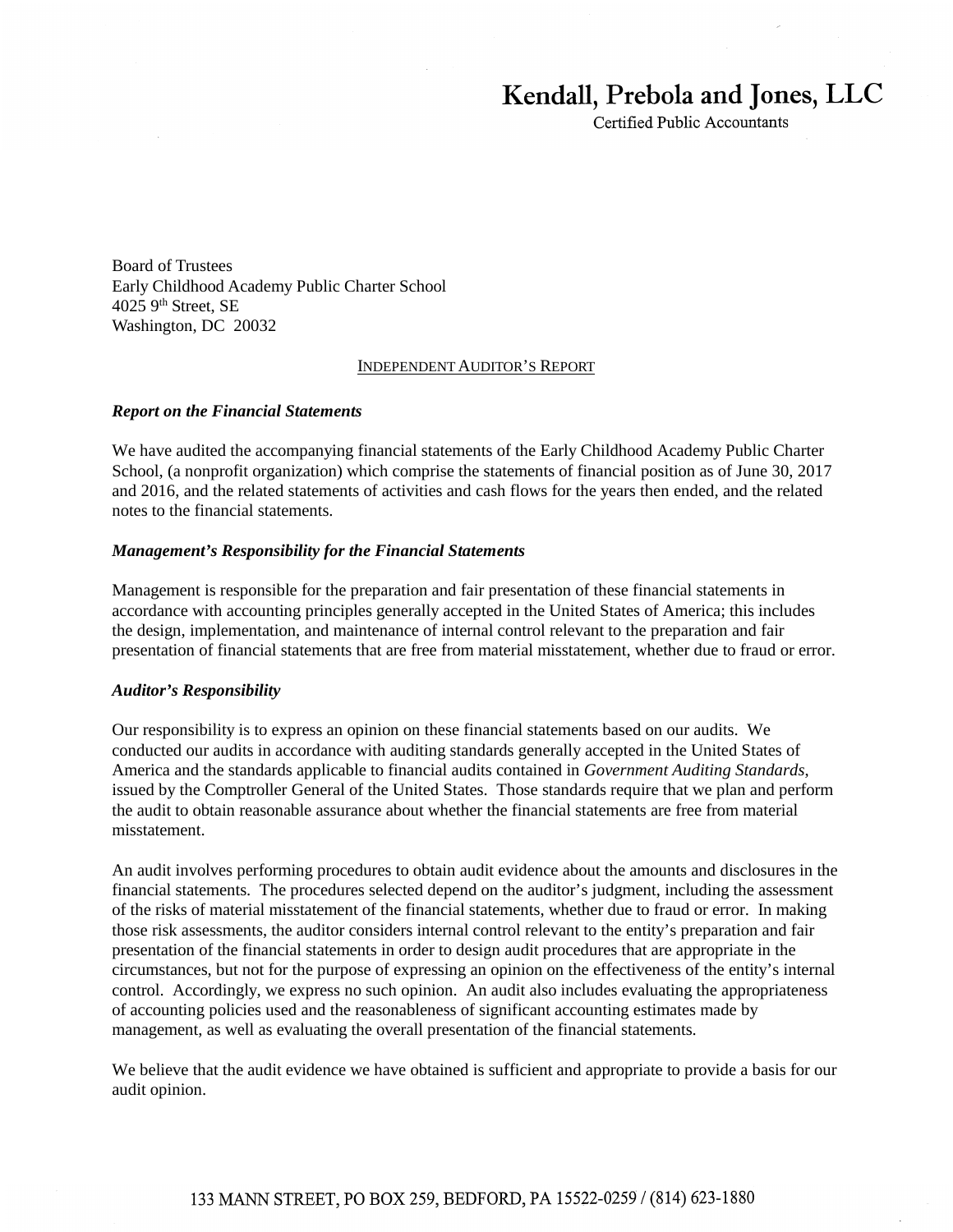## *Opinion*

In our opinion, the financial statements referred to above present fairly, in all material respects, the financial position of the Early Childhood Academy Public Charter School as of June 30, 2017 and 2016, and the changes in its net assets and its cash flows for the years then ended in accordance with accounting principles generally accepted in the United States of America.

# *Report on Supplementary Information*

Our audits were conducted for the purpose of forming an opinion on the financial statements as a whole. The schedules of functional expenses and schedules of average cost per student are presented for purposes of additional analysis and are not a required part of the financial statements. Such information is the responsibility of management and was derived from and relates directly to the underlying accounting and other records used to prepare the financial statements. The information has been subjected to the auditing procedures applied in the audit of the financial statements and certain additional procedures, including comparing and reconciling such information directly to the underlying accounting and other records used to prepare the financial statements or to the financial statements themselves, and other additional procedures in accordance with auditing standards generally accepted in the United States of America. In our opinion, the information is fairly stated in all material respects in relation to the financial statements as a whole.

# *Other Reporting Required by Government Auditing Standards*

In accordance with *Government Auditing Standards*, we have also issued our report dated October 18, 2017, on our consideration of the Early Childhood Academy Public Charter School's internal control over financial reporting and on our tests of its compliance with certain provisions of laws, regulations, contracts and grant agreements and other matters. The purpose of that report is solely to describe the scope of our testing of internal control over financial reporting and compliance and the results of that testing, and not to provide an opinion on internal control over financial reporting or on compliance. That report is an integral part of an audit performed in accordance with *Government Auditing Standards* in considering the Early Childhood Academy Public Charter School's internal control over financial reporting and compliance.

Kendal, Prebila ana Jones

Kendall, Prebola and Jones Certified Public Accountants

Bedford, Pennsylvania October 18, 2017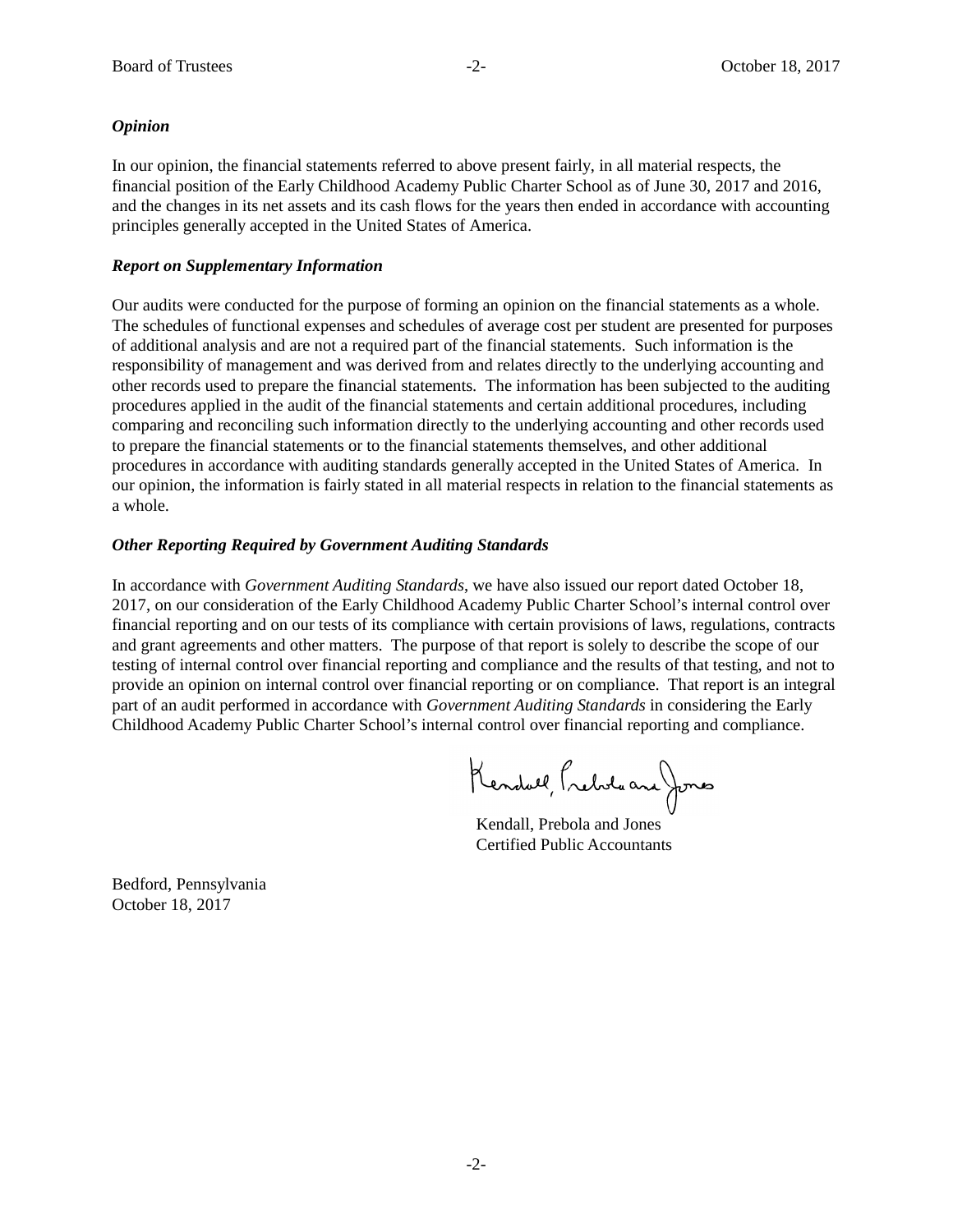# EARLY CHILDHOOD ACADEMY PUBLIC CHARTER SCHOOL COMPARATIVE STATEMENTS OF FINANCIAL POSITION JUNE 30, 2017 AND 2016

|                                                 | June 30, 2017   | June 30, 2016   |
|-------------------------------------------------|-----------------|-----------------|
| <b>ASSETS</b>                                   |                 |                 |
| <b>Current Assets:</b>                          |                 |                 |
| Cash and Cash Equivalents                       | \$<br>4,292,731 | \$<br>4,667,227 |
| <b>Accounts Receivable</b>                      | 26,127          | 27,262          |
| <b>Grants Receivable</b>                        | 184,547         | 84,517          |
| Promises Receivable                             | 4,500           | 45,000          |
| Prepaid Expenses                                | 20,829          | 12,952          |
| <b>Total Current Assets</b>                     | \$<br>4,528,734 | 4,836,958       |
| <b>Fixed Assets:</b>                            |                 |                 |
| Furniture and Equipment                         | \$<br>166,607   | \$<br>164,614   |
| Computer Equipment                              | 285,299         | 287,440         |
| Leasehold Improvements                          | 75,235          | 69,916          |
| <b>Construction in Progress</b>                 | 550,000         | 50,000          |
| Less: Accumulated Depreciation and Amortization | (432, 193)      | (410,004)       |
| <b>Total Fixed Assets</b>                       | \$<br>644,948   | \$<br>161,966   |
| Other Assets:                                   |                 |                 |
| Deposits                                        | \$<br>56,857    | \$<br>30,772    |
| <b>Total Other Assets</b>                       | \$<br>56,857    | \$<br>30,772    |
| <b>TOTAL ASSETS</b>                             | \$<br>5,230,539 | 5,029,696<br>\$ |
| <b>LIABILITIES AND NET ASSETS</b>               |                 |                 |
| Current Liabilities:                            |                 |                 |
| <b>Accounts Payable</b>                         | \$<br>66,496    | \$<br>22,965    |
| Accrued Salary and Vacation                     | 142,239         | 139,890         |
| Payroll Withholdings and Related Liabilities    | 3,372           | 15,468          |
| <b>Deferred Revenues</b>                        |                 | 2,795           |
| Current Portion: Long-Term Debt                 | 6,423           | 3,750           |
| <b>Total Current Liabilities</b>                | \$<br>218,530   | \$<br>184,868   |
| Long Term Liabilities:                          |                 |                 |
| Capital Lease Payable                           | \$<br>9,354     | \$<br>3,750     |
| Less: Current Portion                           | (6, 423)        | (3,750)         |
| <b>Total Long Term Liabilities</b>              | \$<br>2,931     | \$              |
| <b>Total Liabilities</b>                        | \$<br>221,461   | \$<br>184,868   |
| Net Assets:                                     |                 |                 |
| Unrestricted                                    | \$<br>5,009,078 | \$<br>4,808,765 |
| <b>Temporarily Restricted</b>                   |                 | 36,063          |
| <b>Total Net Assets</b>                         | 5,009,078<br>\$ | 4,844,828<br>S. |
| TOTAL LIABILITIES AND NET ASSETS                | 5,230,539<br>\$ | 5,029,696       |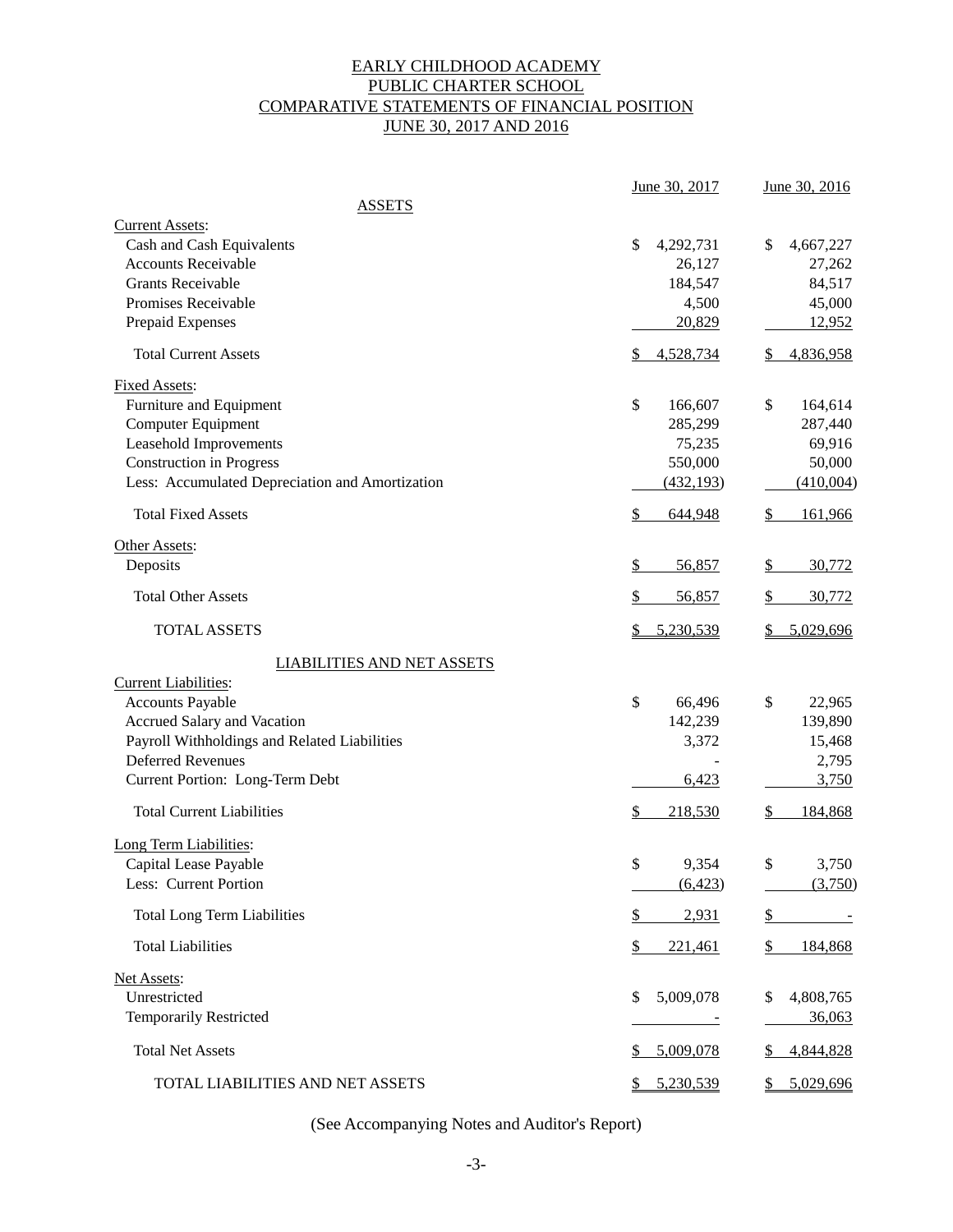## EARLY CHILDHOOD ACADEMY PUBLIC CHARTER SCHOOL COMPARATIVE STATEMENTS OF ACTIVITIES FOR THE YEARS ENDED JUNE 30, 2017 AND 2016

|                                          | June 30, 2017 |                           |               | June 30, 2016 |                                |               |  |
|------------------------------------------|---------------|---------------------------|---------------|---------------|--------------------------------|---------------|--|
|                                          | Unrestricted  | Temporarily<br>Restricted | Total         | Unrestricted  | Temporarily<br>Restricted      | Total         |  |
| <b>Revenues and Other Support:</b>       |               |                           |               |               |                                |               |  |
| Per-Pupil Funding Allocation             | \$ 3,291,774  | \$                        | \$3,291,774   | \$3,583,284   | $\mathcal{S}$                  | \$3,583,284   |  |
| Per-Pupil Funding - Facilities Allowance | 715,396       |                           | 715,396       | 843,381       |                                | 843,381       |  |
| <b>Federal Entitlements and Grants</b>   | 515,653       |                           | 515,653       | 357,512       |                                | 357,512       |  |
| <b>Donated Federal Commodities</b>       | 14,037        |                           | 14,037        | 28,103        |                                | 28,103        |  |
| <b>State Grants</b>                      | 58,440        |                           | 58,440        | 82,090        |                                | 82,090        |  |
| Private Grants and Contributions         | 22,364        |                           | 22,364        | 1,637         | 99,150                         | 100,787       |  |
| <b>Service Fees</b>                      | 17,862        |                           | 17,862        |               |                                |               |  |
| <b>Student Fees</b>                      | 68,969        |                           | 68,969        | 88,610        |                                | 88,610        |  |
| Interest                                 | 4,140         |                           | 4,140         | 4,393         |                                | 4,393         |  |
| Special Events (Net)                     | 4,923         |                           | 4,923         | 4,077         |                                | 4,077         |  |
| Loss on Disposal of Fixed Assets         | (1,745)       |                           | (1,745)       |               |                                |               |  |
| Net Assets Released from Restrictions    |               |                           |               |               |                                |               |  |
| (Satisfaction of Program Restrictions)   | 36,063        | (36,063)                  |               | 63,087        | (63,087)                       |               |  |
| <b>Total Revenues and Other Support</b>  | \$4,747,876   | (36,063)                  | \$4,711,813   | \$5,056,174   | 36,063                         | \$5,092,237   |  |
| <b>Expenses and Losses:</b>              |               |                           |               |               |                                |               |  |
| <b>Educational Services</b>              | \$4,160,162   | \$<br>$\overline{a}$      | \$4,160,162   | \$4,190,382   | \$<br>$\blacksquare$           | \$4,190,382   |  |
| Fundraising                              | 4,287         |                           | 4,287         | 4,018         |                                | 4,018         |  |
| General and Administrative               | 383,114       |                           | 383,114       | 453,904       |                                | 453,904       |  |
| <b>Total Expenses</b>                    | \$4,547,563   | \$                        | \$4,547,563   | \$4,648,304   | \$<br>$\overline{\phantom{a}}$ | \$4,648,304   |  |
| Changes in Net Assets                    | 200,313<br>\$ | \$<br>(36,063)            | 164,250<br>\$ | \$<br>407,870 | \$<br>36,063                   | \$<br>443,933 |  |
| Net Assets, Beginning of Year            | 4,808,765     | 36,063                    | 4,844,828     | 4,400,895     |                                | 4,400,895     |  |
| Net Assets, End of Year                  | \$5,009,078   | \$                        | \$5,009,078   | \$4,808,765   | 36,063                         | \$4,844,828   |  |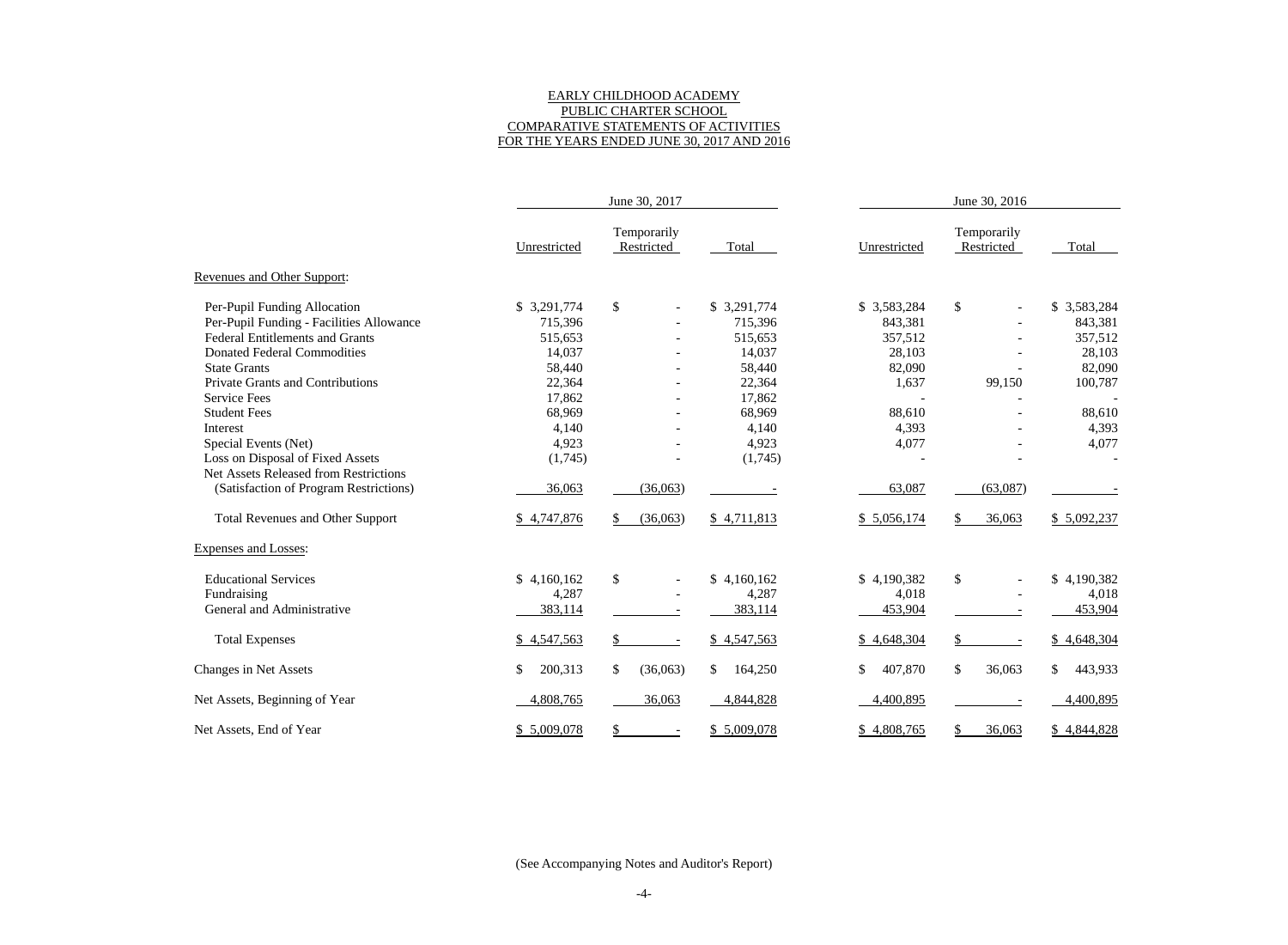## EARLY CHILDHOOD ACADEMY PUBLIC CHARTER SCHOOL COMPARATIVE STATEMENTS OF CASH FLOWS FOR THE YEARS ENDED JUNE 30, 2017 AND 2016

|                                                                              |               | June 30, 2017 |              | June 30, 2016 |  |
|------------------------------------------------------------------------------|---------------|---------------|--------------|---------------|--|
| <b>Cash Flows from Operating Activities:</b><br><b>Changes in Net Assets</b> | \$            | 164,250       | $\mathbb{S}$ | 443,933       |  |
| Adjustments to Reconcile Changes in Net Assets                               |               |               |              |               |  |
| to Net Cash Flows from Operating Activities:                                 |               |               |              |               |  |
| Depreciation and Amortization                                                |               | 62,945        |              | 70,988        |  |
| Loss on Disposal of Fixed Assets                                             |               | 1,745         |              |               |  |
| Accounts Receivable - (Increase)/Decrease                                    |               | 1,135         |              | 8,555         |  |
| Grants Receivable - (Increase)/Decrease                                      |               | (100, 030)    |              | 14,795        |  |
| Promises Receivable - (Increase)/Decrease                                    |               | 40,500        |              | (45,000)      |  |
| Prepaid Expenses - (Increase)/Decrease                                       |               | (7, 877)      |              | (2,047)       |  |
| Deposits - (Increase)/Decrease                                               |               | 23,915        |              | (890)         |  |
| Accounts Payable - Increase/(Decrease)                                       |               | 43,531        |              | (29,610)      |  |
| Accrued Salary and Vacation - Increase/(Decrease)                            |               | 2,349         |              | (1, 468)      |  |
| Payroll Withholdings and Related Liabilities - Increase/(Decrease)           |               | (12,096)      |              | 15,915        |  |
| Refundable Advance - Increase/(Decrease)                                     |               |               |              | (4,550)       |  |
| Deferred Revenues - Increase/(Decrease)                                      |               | (2,795)       |              | (9,107)       |  |
| Net Cash Flows from Operating Activities                                     | \$            | 217,572       | \$           | 461,514       |  |
| <b>Cash Flows from Investing Activities:</b>                                 |               |               |              |               |  |
| <b>Purchase of Fixed Assets</b>                                              | \$            | (84,937)      | \$           | (63,792)      |  |
| Payments for Construction in Progress                                        |               | (500,000)     |              | (50,000)      |  |
| Proceeds on Sale of Certificates of Deposit                                  |               |               |              | 2,000,000     |  |
| Net Cash Flows from Investing Activities                                     | \$            | (584, 937)    |              | 1,886,208     |  |
| <b>Cash Flows from Financing Activities:</b>                                 |               |               |              |               |  |
| Payments on Capital Lease                                                    | $\frac{1}{2}$ | (7,131)       | \$           | (4,500)       |  |
| Net Cash Flows from Financing Activities                                     | \$            | (7,131)       | \$           | (4,500)       |  |
| Net Increase in Cash and Cash Equivalents                                    | \$            | (374, 496)    | \$           | 2,343,222     |  |
| Cash and Cash Equivalents at Beginning of Year                               |               | 4,667,227     |              | 2,324,005     |  |
| Cash and Cash Equivalents at End of Year                                     |               | 4,292,731     | \$           | 4,667,227     |  |

#### Supplemental Disclosures:

- a) No income taxes were paid during the years ended June 30, 2017 and 2016.
- b) Cash paid for interest during the years ended June 30, 2017 and 2016 was \$852 and \$-0-, respectively.

# Non-Cash Activities:

During the year ended June 30, 2017, the Charter School purchased thirty (30) Chromebooks in the amount of \$12,735 by financing through a capital lease.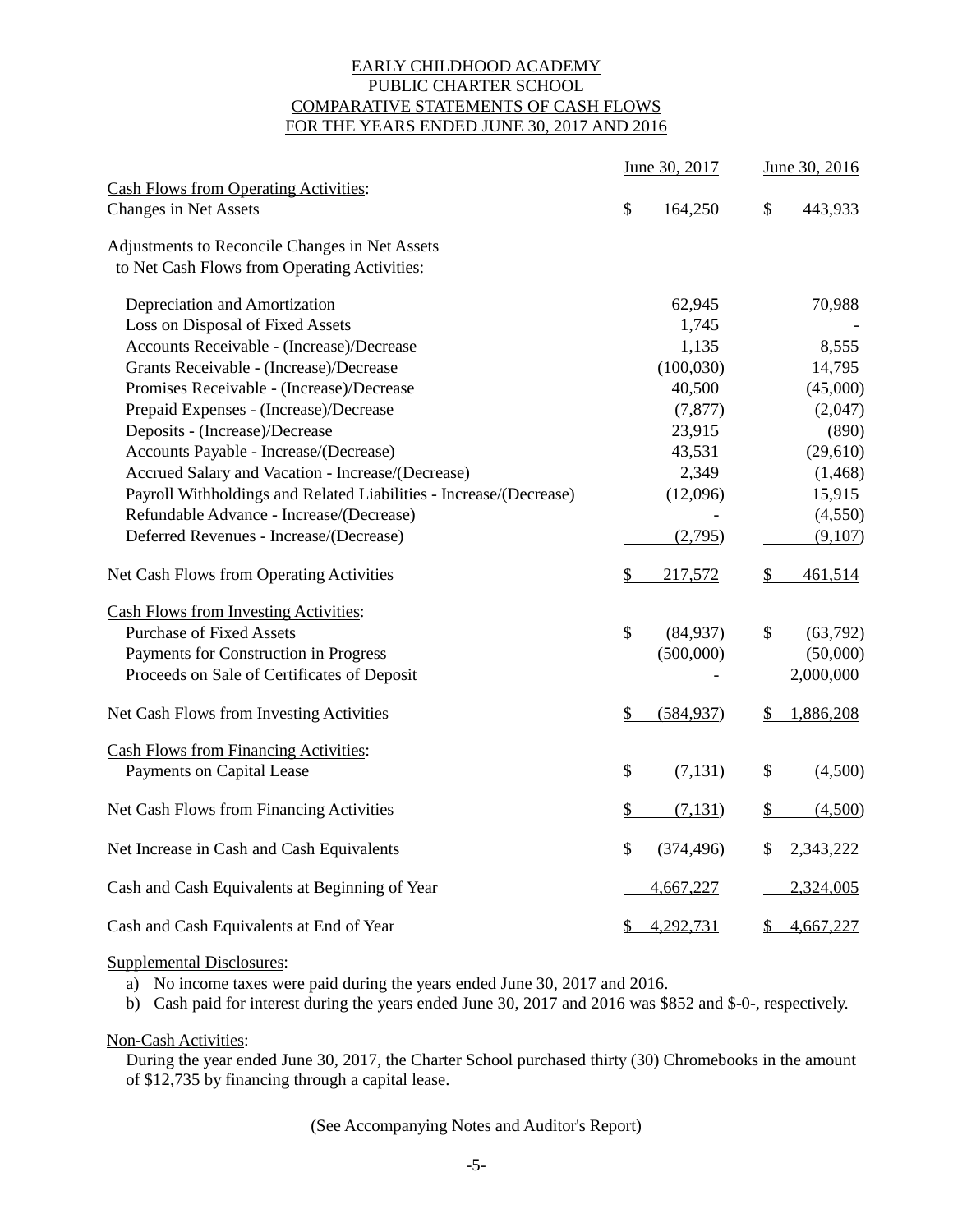Early Childhood Academy Public Charter School, Inc. (ECA), a District of Columbia not-for-profit corporation was incorporated on November 12, 2004 exclusively for educational purposes. The public charter school operates as part of the District of Columbia Public School System and was chartered under the authority of the DC Public Charter School Board. ECA is a tuition-free public school, designed to ultimately serve 300 Washington, DC, children in grades prekindergarten through grade three. ECA focuses heavily on language and literacy, with instruction also provided in math, social studies, science, music, and physical education.

It is the mission of Early Childhood Academy Public Charter School to foster the academic and social/ emotional growth and development of each student in a safe and holistic learning environment that will equip all students with the knowledge and tools to become high achievers, proficient readers, and critical thinkers who will thrive for a lifetime as productive and caring citizens.

ECA's primary sources of support are local appropriations for charter schools from the District of Columbia. ECA also receives federal entitlement funding through the Office of the State Superintendent of Education.

# 1. SUMMARY OF SIGNIFICANT ACCOUNTING POLICIES:

The significant accounting policies of the Charter School are summarized below:

(a) Basis of Accounting and Presentation:

The accompanying financial statements have been prepared on the accrual basis of accounting, which presents financial position, activities, functional expenses and cash flows in accordance with accounting principles generally accepted in the United States of America.

## (b) Revenue Recognition:

## **Contributions**

The Charter School has adopted Financial Accounting Standards Board ASC No. 958-605-25, *Accounting for Contributions Received and Contributions Made.* As such, contributions are recognized as revenue when they are received or unconditionally pledged.

All contributions are available for unrestricted use unless specifically restricted by the donor. Contributions and promises to give with donor-imposed conditions are recognized as unrestricted support when the conditions on which they depend are substantially met. Contributions and promises to give with donor-imposed restrictions are reported as temporarily restricted support. Unconditional promises to give due in the next year are recorded at their net realizable value. An allowance for uncollectible contributions receivable is provided based upon management's judgment, including such factors as prior collection history and type of contribution.

The Charter School reports gifts of equipment as unrestricted support unless explicit donor stipulations specify how the donated assets must be used. The Charter School reports expirations of donor restrictions when the donated or acquired assets are placed in service.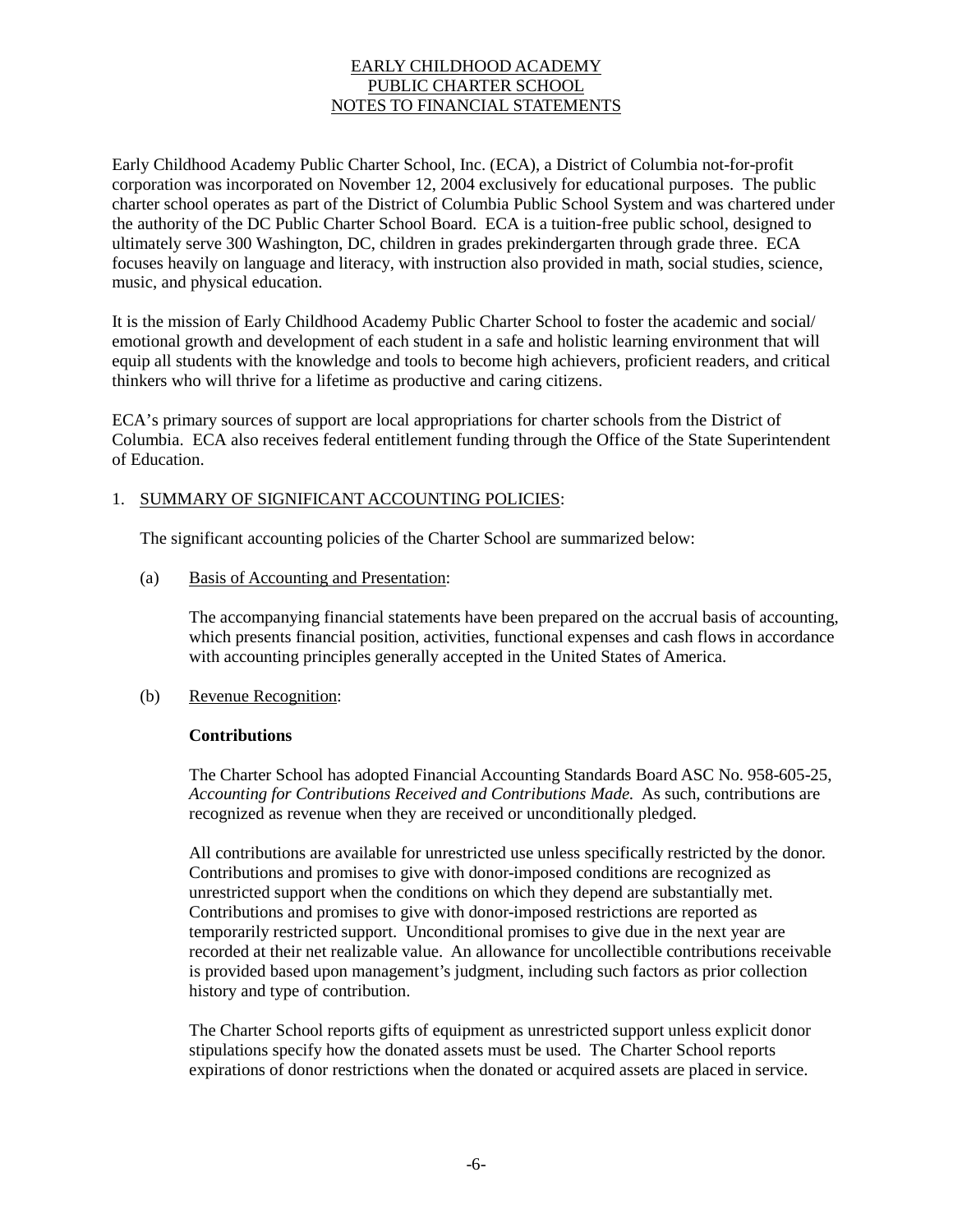## 1. SUMMARY OF SIGNIFICANT ACCOUNTING POLICIES: (Continued)

## (b) Revenue Recognition: (Continued)

## **Federal and Charter School Funding**

The Charter School receives a student allocation from the District of Columbia as well as federal funding to cover the cost of academic expenses. The student allocation is on a per pupil basis and includes the academic year funding, special education funding and a facilities allotment. The Charter School recognizes this funding in the year in which the school term is conducted. Funding received in advance of the school term is recorded as a refundable advance.

Federal entitlements are recognized based on the allowable costs incurred.

### **Before and After Care Fees**

The Charter School offers fee-based extended day programming for students in grades prekindergarten through third grade. The hours of operation are structured to coincide with the typical workday of parents of the students. Both the before and after care programs offer food services. Tuition is collected based on a monthly fee and has been reflected as student fees.

#### (c) Corporate Taxes:

The Charter School is exempt from federal and state income taxes (other than on unrelated business income) under the provisions of Section 501(c)(3) of the Internal Revenue Code and similar state income tax laws. Exemption from District of Columbia income taxes was granted to the Charter School effective June 13, 2007. Accordingly, no provisions for income taxes have been provided for in the accompanying financial statements. The Charter School has been classified as other than a private foundation under Section  $509(a)(1)$  of the Internal Revenue Code and accordingly contributions qualify as a charitable tax deduction by the contributor under Section  $170(b)(i)(A)(ii)$ . The Charter School did not have any net unrelated business income for the years ended June 30, 2017 and 2016.

The Charter School is also exempt from District of Columbia sales and personal property taxes.

#### (d) Grants:

#### **Foundation Grants**

Grant revenues result primarily from foundation grants and are recognized as increases in unrestricted net assets unless use of related assets is limited by donor-imposed restrictions. Expenses are reported as decreases in unrestricted net assets. Expiration of temporary restrictions (i.e. the donor-stipulated purpose has been fulfilled and/or the stipulated time period has elapsed) is reported as net assets released from restrictions between the applicable classes of net assets.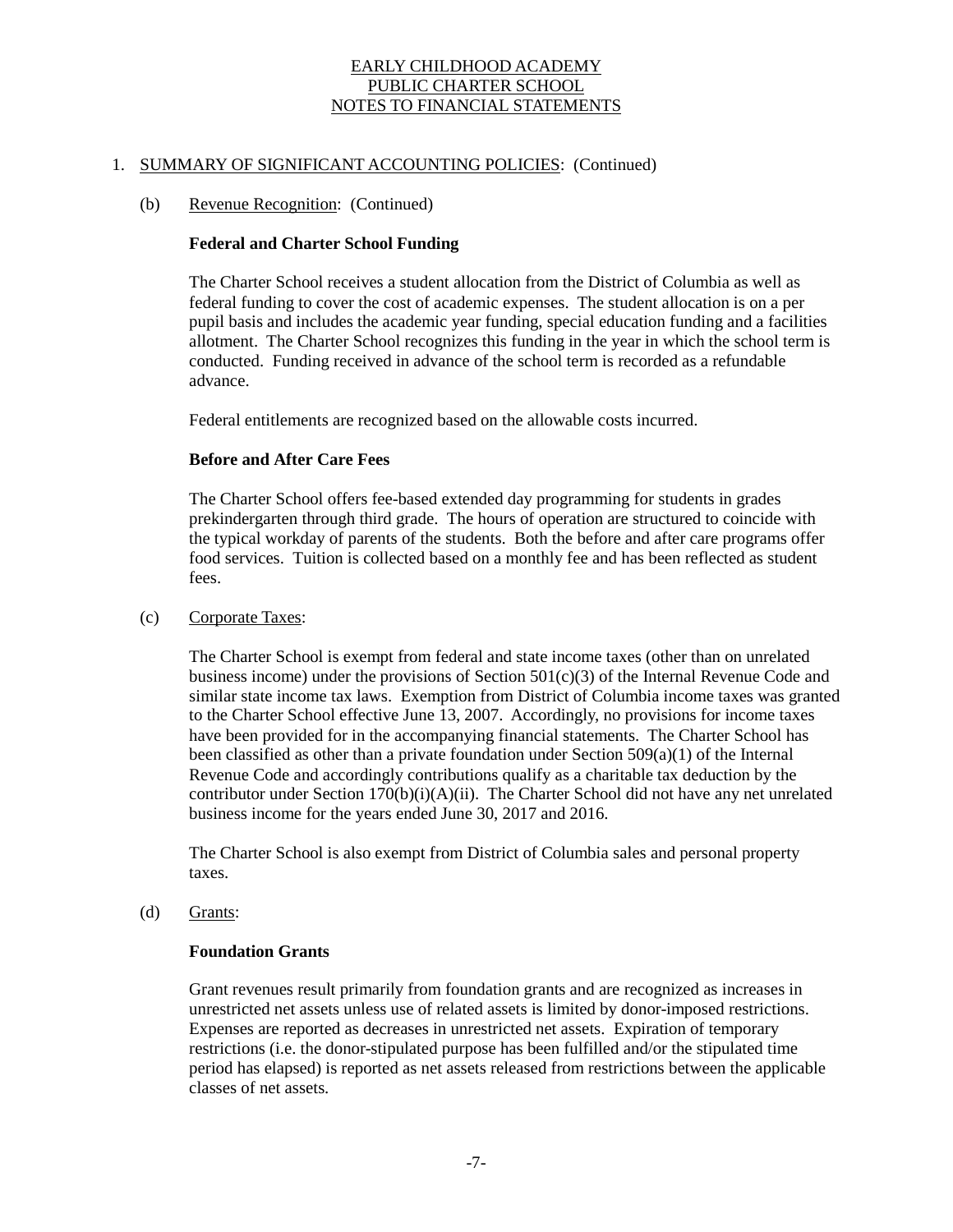## 1. SUMMARY OF SIGNIFICANT ACCOUNTING POLICIES: (Continued)

#### (d) Grants: (Continued)

### **Government Grants**

The Charter School receives grants from federal and state governmental agencies for various purposes in the form of exchange transactions. Receivables related to grant awards are recorded to the extent unreimbursed expenses have been incurred for the purposes specified by an approved grant award. Funds received in advance for these types of grants and those that are unexpended as of year-end are reflected as a deferred revenue.

### (e) Net Assets:

The Charter School has adopted Financial Accounting Standards Board ASC No. 958-205-05, *Financial Statements of Not-for-Profit Organizations*. Under FASB ASC No. 958-205-05, the Charter School is required to report information regarding its financial position and activities according to three classes of net assets.

Net assets and revenues, expenses, gains, and losses are classified based on the existence or absence of donor-imposed restrictions. Accordingly, net assets of the Charter School and changes therein are classified and reported as follows:

#### **Unrestricted Net Assets**

Net assets that are not subject to donor-imposed restrictions and over which the Board of Trustees has discretionary control. This classification includes net assets subject to donorimposed conditions, which have been met in the current year and net assets subject to donorimposed restrictions that have been released from restrictions.

#### **Temporarily Restricted Net Assets**

Net assets subject to donor-imposed restrictions that may or will be met, either by actions of the Charter School and/or the passage of time. When a restriction expires, temporarily restricted net assets are reclassified to unrestricted net assets and reported in the statement of activities as net assets released from restrictions. There were no temporarily restricted net assets available at June 30, 2017. Temporarily restricted net assets were available as of June 30, 2016, for the following purpose:

|                        | June 30, 2016 |
|------------------------|---------------|
| Afterschool Enrichment | 36,063        |
| Total                  | 36,063        |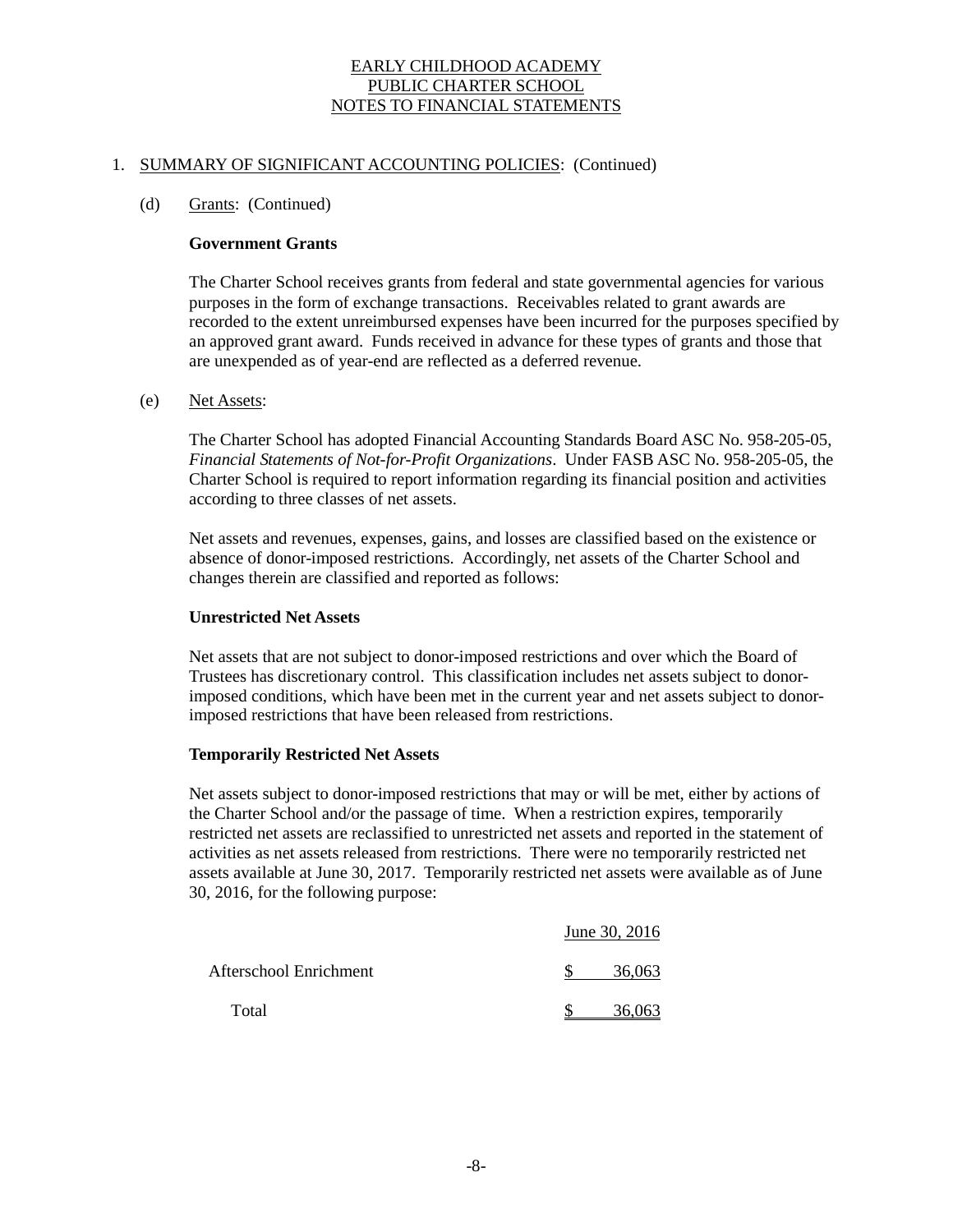## 1. SUMMARY OF SIGNIFICANT ACCOUNTING POLICIES: (Continued)

### (e) Net Assets: (Continued)

### **Temporarily Restricted Net Assets** (Continued)

Net assets were released from donor restrictions by incurring expenses satisfying the restricted purpose, the passage of time, or by occurrence of events specified by donors for the following activities:

|                                                          |     | June 30, 2017 | June 30, 2016 |                  |  |
|----------------------------------------------------------|-----|---------------|---------------|------------------|--|
| Afterschool Enrichment                                   | \$. | 36,063        |               | 8.937            |  |
| Summer Program<br><b>Reading Textbooks and Materials</b> |     |               |               | 29,150<br>25,000 |  |
| <b>Total Released</b>                                    |     | 36.063        |               | 63 OS            |  |

#### **Permanently Restricted Net Assets**

Net assets subject to donor-imposed stipulations that require the net assets be maintained permanently by the Charter School. Generally, the donors of these assets permit the use of all or part of the income earned on any related investments for general or specific purposes. The Charter School did not have any permanently restricted net assets as of June 30, 2017 and 2016.

(f) Donated Services and Materials:

Donated services and materials are recognized as contributions in accordance with FASB ASC 958, *Accounting for Contributions Received and Contributions Made*, if the services received create or enhance nonfinancial assets or require specialized skills, and are provided by individuals possessing those skills, and would typically need to be purchased if not provided by donation. Contributed services and promises to give services that do not meet the above criteria are not recognized. The time contributed by the Charter School's Board of Trustees is uncompensated and is not reflected as donated services. In-kind contributions are recorded in the statement of activities at estimated fair value and recognized as revenue and expense (or an asset) in the period they are received. There were no donated services or materials for the years ended June 30, 2017 and 2016.

(g) Basic Programs:

#### **Educational Approach**

ECA has a strong curricular focus on language and literacy, given the tremendous impact of early language development on nearly all other aspects of development. Instruction is based upon the Early Learning Standards for prekindergarten and the national Common Core standards for reading and math, kindergarten through grade three.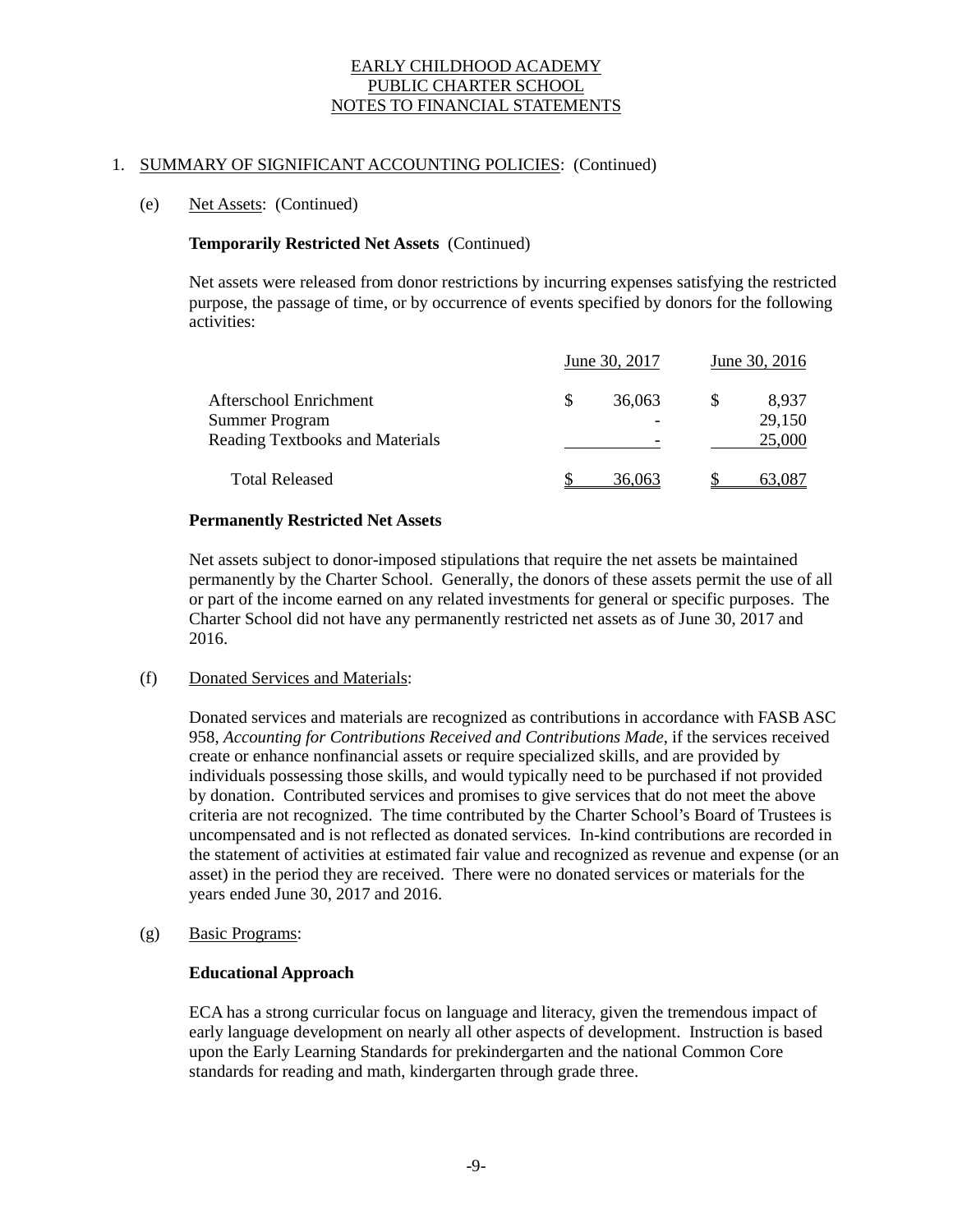## 1. SUMMARY OF SIGNIFICANT ACCOUNTING POLICIES: (Continued)

## (g) Basic Programs: (Continued)

## **Educational Approach** (Continued)

Early Childhood Academy Public Charter School has selected *Pearson Opening the World of Learning (OWL)* as its instructional tool for pre-kindergarten and *Houghton Mifflin Science* and *Social Studies*, as well as *McGraw Hill My Math* and *Reading Wonders* for kindergarten to grade three.

*Opening the World of Learning* is a comprehensive curriculum that covers all domains of early learning. The content of each unit is built around a carefully crafted daily routine within activity centers. Themes, skills, and concepts are developed through quality children's fiction and nonfiction trade books.

*Houghton Mifflin Science* and *Social Studies* are comprehensive learning programs that include a variety of products to help maximize teaching effectiveness, including textbooks, workbooks, teachers' guides and resources, audio-visual aids, and computer software.

*McGraw-Hill My Math* and *Reading Wonders* provide students with research-based content aligned with the Common Core State Standards. Differentiated instruction allows teachers to reach every student and ensure success on state and standardized tests. Together, these curriculum tools will ensure an appropriate and challenging educational program focusing on children's developmental progress and mastery of content knowledge and skills.

## **Assessment**

ECA believes that the purpose of assessment is to inform instruction and assess student progress. Through implementation of a variety of formal and informal assessments, teachers obtain useful information about each child's knowledge, skills, and progress by observing, documenting, analyzing, and reviewing work samples over time. Teachers at Early Childhood Academy Public Charter School are given specific instructions on how to analyze data and use it to plan for instruction.

Baseline and benchmark formative and summative assessments for prekindergarten include the Phonological Awareness Literacy Screening (PALS) and the Every Child Ready Assessment provided by the AppleTree Institute for Education Innovation. Prekindergarten classroom environments are also evaluated using the Classroom Assessment Scoring System (CLASS). Formative and summative assessments for kindergarten through grade three include the Northwest Evaluation Association Measures of Academic Progress (MAP) and the Developmental Reading Assessment (DRA). Third-grade students also complete the Partnership for Assessment of Readiness for College and Careers (PARCC), which is the required statewide assessment.

Data from these assessments guide planning and instruction for all students to ensure that goals and standards are met.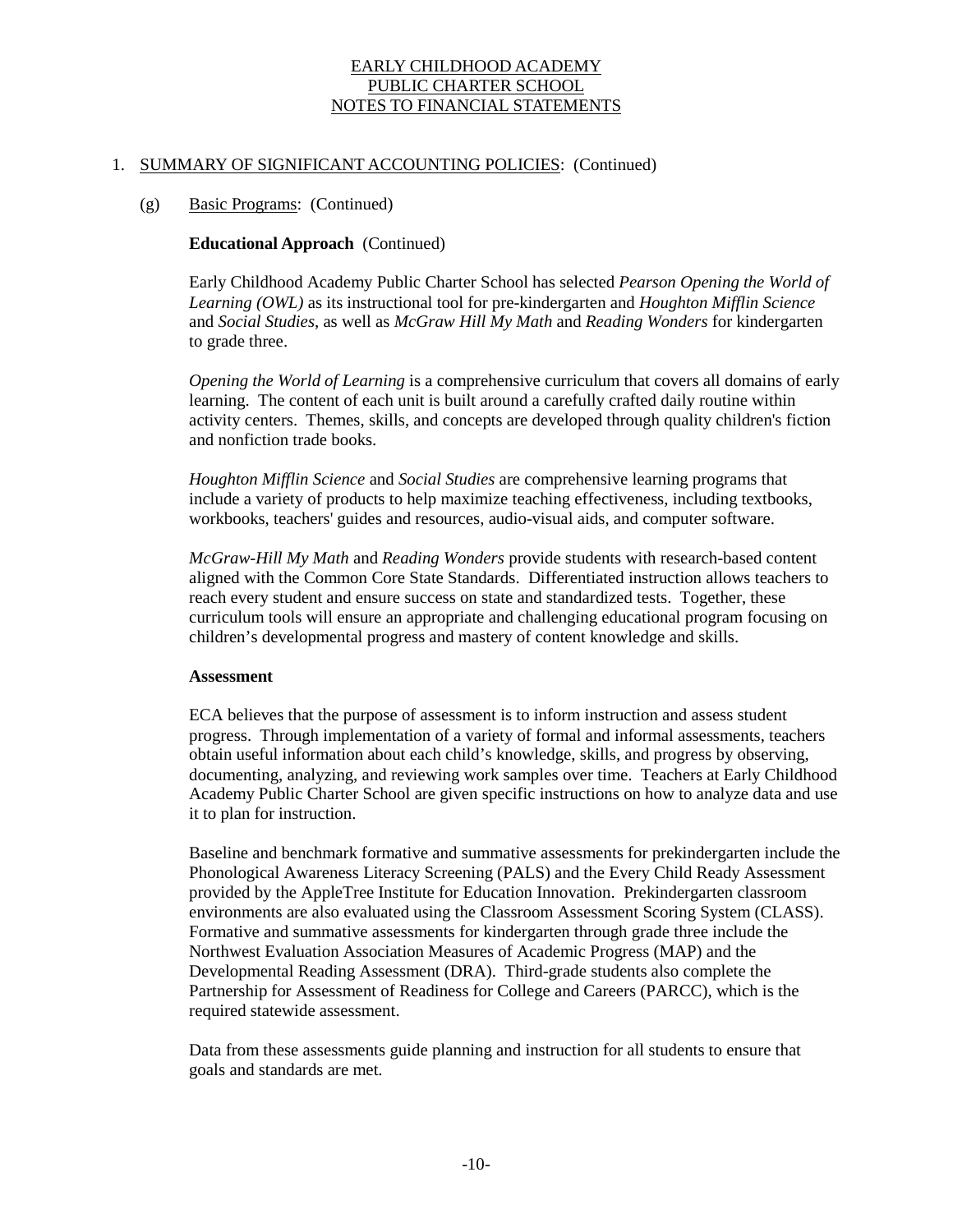## 1. SUMMARY OF SIGNIFICANT ACCOUNTING POLICIES: (Continued)

## (g) Basic Programs: (Continued)

## **Discipline**

ECA promulgates clear, school-wide expectations for student and adult behavior, as well as consistent, respectful, and developmentally appropriate consequences administered as necessary. By implementing a school-wide behavior support plan and providing on-going staff training in positive behavior facilitation, ECA creates and maintains a learning environment that is nurturing, age-appropriate, and culturally sensitive.

# **Professional Development**

ECA believes that high-quality professional development and ongoing feedback and support from administrators provide teachers with the knowledge base and skills needed to promote children's learning. Therefore, each year, the executive director, principal, and a representative group of teachers draft a Professional Development Plan that articulates goals, activities, resources, and evidence of success.

Experts in their fields are contracted to support high student achievement in reading and math. Robyn Silbey, ECA's math coach, taught for 36 years in Montgomery County, Maryland, a large, urban/suburban school district with a widely diverse population. Ms. Silbey holds a Master of Science degree in Mathematics Education and a Bachelor's of Science degree in Elementary Education. For over 30 years, Robyn has authored and co-authored books, computer software, workbooks, and articles.

Melodie Barron has worked as a literacy coach across the country for the last decade. She has a master's degree in teacher leadership and has worked as a teacher and school administrator for over 25 years. Ms. Barron currently works with a number of charter schools in the DC area, including ECA and DC Prep.

## **Parent Involvement**

ECA is dedicated to encouraging strong and consistent parent involvement in all aspects of the child's educational, social, and emotional development. Orientation meetings are held during which parents receive *Parent Handbooks* and sign a "School-Parent Compact." Parent meetings, phone calls, written progress reports, and regularly scheduled meetings are implemented to discuss children's progress, notify parents of ECA's performance in meeting yearly academic goals, and to ensure open communication with parents on a regular basis. In addition, ECA offers free quarterly parent education workshops. The principal facilitates the establishment of a Parent Leadership Team and all parents are members of the Parent School Association.

## **Community Involvement**

The executive director will promote partnerships and collaborative ventures with school personnel and other public and private stakeholder organizations to facilitate service delivery. ECA will also develop a continually updated list of opportunities for parents and other community members to participate in school activities.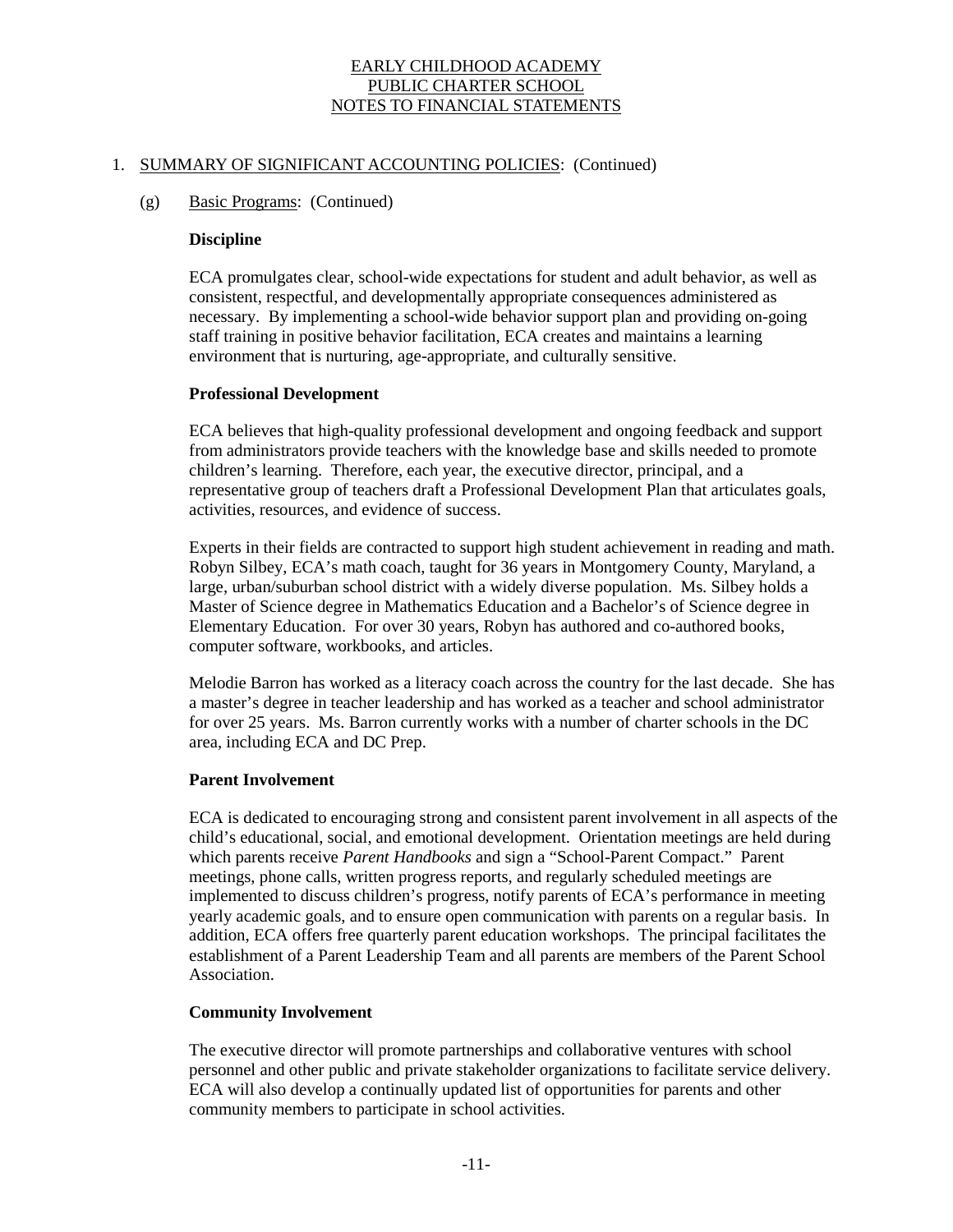## 1. SUMMARY OF SIGNIFICANT ACCOUNTING POLICIES: (Continued)

## (g) Basic Programs: (Continued)

## **Community Involvement** (Continued)

ECA currently partners with Family Matters of Greater Washington, Reading is Fundamental, EDspired, the Richard E. and Nancy P. Marriott Foundation, Friends of Choice in Urban Schools, the Special Education Cooperative, the DC Association of Chartered Public Schools, AppleTree Institute for Education Innovation, eyemaginED, and the Community of Hope Conway Health and Resource Center.

## **Leadership**

ECA is overseen by the eleven-member Board of Trustees, who is responsible for the governance of the school. On-site leadership is provided by the executive director, who has overall responsibility for the operation of the school and the educational program; and by the school principal, who provides instructional leadership and program and building management. ECA's executive director holds a master's degree in educational psychology and has over thirty years of experience as a teacher, special education coordinator, assistant principal, principal, and executive director. The school's principal holds two master's degrees in teaching and early childhood special education and has over twenty years of experience as a teacher, special education coordinator, assistant principal, and principal. ECA's financial manager, a CPA and instructor at the University of the District of Columbia, provides the financial and HR expertise for the leadership team.

Early Childhood Academy Public Charter School's school leadership is composed of a highly competent team of stakeholders from the Washington, DC, community who are knowledgeable about the educational and developmental needs of children, understand the communities which they serve, and are connected with the resources and services of government and nonprofits. They know law and accounting, and they are all committed to and invigorated by this endeavor. The leadership team, along with the teaching staff of ECA, shares an understanding that the ability of children to learn is affected by many outside factors, such as socioeconomic backgrounds, family stability, parental employment and education, and influences from the community. Although the school alone cannot successfully address all of the negative societal exposure many children face, ECA can and does serve as a foundation for their strong academic and emotional growth and development, and as a nurturing and safe haven for its students.

## (h) Functional Expense Allocation Policies and Procedures:

Management has elected to prepare a schedule of functional expenses that is presented as supplemental information to the financial statements. The schedule of functional expenses presents an allocation of each expense category between program services, general and administrative, and fundraising activities. Program service costs pertain to educating students. General and administrative costs pertain to supporting activities. Fundraising costs relate to fundraising activities such as special events, fundraisers and soliciting of contributions.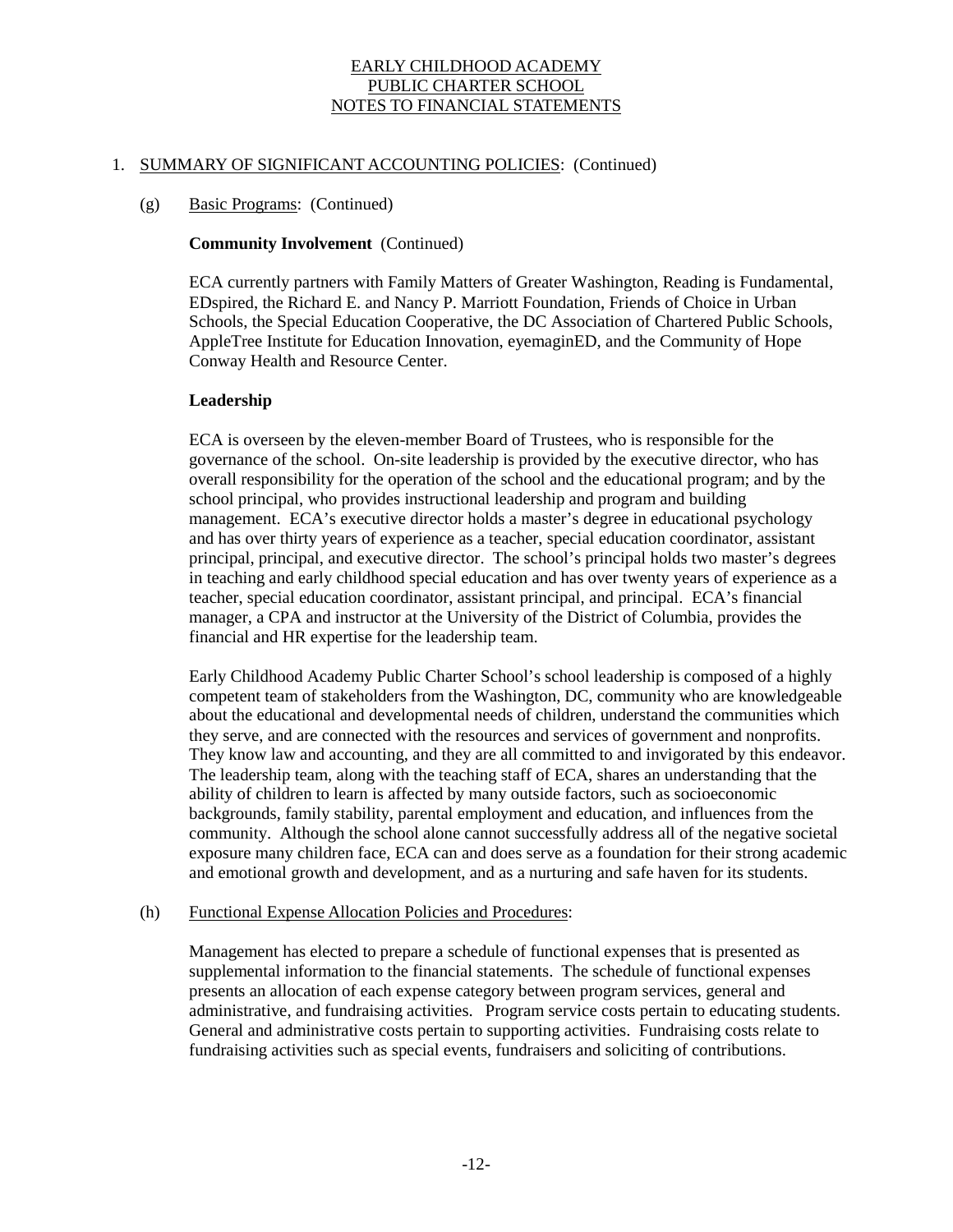## 1. SUMMARY OF SIGNIFICANT ACCOUNTING POLICIES: (Continued)

## (h) Functional Expense Allocation Policies and Procedures: (Continued)

Management has established functional expense allocation policies and procedures based on a reasonable analysis of cost drivers and reasonable allocation estimates based on financial results and industry standards.

Direct costs, where identifiable, are allocated in whole to the appropriate functional category. Direct student expenses (textbooks, materials, instructional supplies, assessment material, contract educational services, and field trips) are allocated entirely to program services.

Personnel expenses for salaries are allocated based on job descriptions and management estimates of time spent on particular activities. Personnel expenses for salaries are divided into employee categories (executive, teachers, other educational staff, etc.) and then a percentage of time spent on program services, general and administrative activities, and fundraising activities is applied. All other personnel expenses (employee benefits, payroll taxes, staff development) are allocated based on the weighted average allocation of the direct salaries.

Other expenses that are not directly identifiable by program are allocated based on management estimates of use of resources. For other expenses where it would not be appropriate to designate 100 percent as a program service cost, general and administrative cost, or fundraising cost, the allocation formula for personnel expenses is utilized for cost allocation purposes.

# (i) Use of Estimates:

The preparation of financial statements in conformity with accounting principles generally accepted in the United States of America requires management to make estimates and assumptions that affect the reported amounts of assets, liabilities, the disclosure of contingent assets and liabilities at the date of the financial statements, and the reported amounts of support and revenues and expenses during the reporting period. Actual results could differ from those estimates.

## (j) Recognition of Salary Expense:

Salary expense is recognized in the year the service is rendered, which coincides with the academic year. Salaries unpaid at June 30 are recognized as expense and accrued salaries.

## (k) Fair Value of Certain Financial Instruments:

Some of the Charter School's financial instruments are not measured at fair value on a recurring basis but nevertheless are recorded at amounts that approximate fair value due to their liquid or short-term nature. Such accounts include cash, accounts receivable, prepaid expenses, accounts payable, and accrued expenses.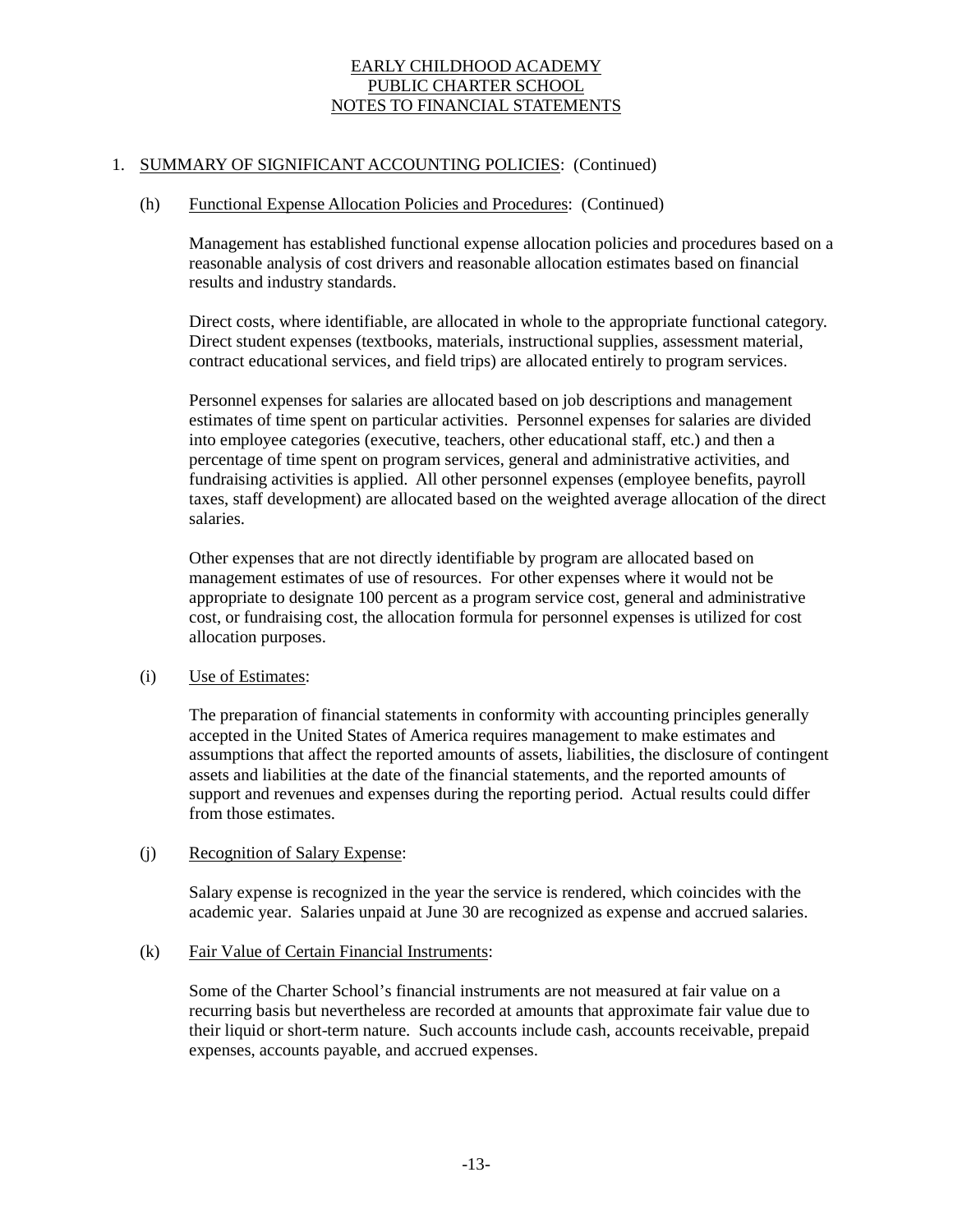## 1. SUMMARY OF SIGNIFICANT ACCOUNTING POLICIES: (Continued)

# (l) Reclassifications:

Certain amounts in the prior year financial statements have been reclassified for comparative purposes to conform with the presentation in the current year financial statements. These reclassifications had no effect on the change in net assets or to total net assets from the prior years.

# 2. ACCOUNTING FOR UNCERTAIN TAX POSITIONS:

Accounting principles generally accepted in the United States of America provide consistent guidance for the accounting for uncertainty in income taxes recognized in the Charter School's financial statements and prescribe a threshold of "more likely than not" for recognition of tax positions taken or expected to be taken in a tax return. The Charter School performed an evaluation of uncertain tax positions for the year ended June 30, 2017, and determined that there were no matters that would require recognition in the financial statements or that may have any effect on its tax-exempt status. As of June 30, 2017, the statute of limitations for tax years 2013 through 2015 remains open with the U.S. federal jurisdiction or the various states and local jurisdictions in which the Charter School files tax returns. It is the Charter School's policy to recognize interest and/or penalties related to uncertain tax positions, if any, in income tax expense. As of June 30, 2017, the Charter School had no accruals for interest and/or penalties.

# 3. CASH AND CASH EQUIVALENTS:

The carrying amount of cash and cash equivalents at year end consisted of the following:

|                                        |   | June 30, 2017 | June 30, 2016 |
|----------------------------------------|---|---------------|---------------|
| Non-Interest Bearing Checking Accounts | S | 480,182       | 658,686       |
| <b>Money Market Accounts</b>           |   | 3,812,049     | 4,008,041     |
| Petty Cash                             |   | 500           | 500           |
| Total                                  |   | 4.292.731     | 4.667.227     |

For purposes of the cash flow statement and financial statement presentation, cash and cash equivalents are short term, highly liquid investments with maturities of three months or less.

The Charter School maintains its operating funds in three separate financial institutions. These accounts are covered under the Federal Deposit Insurance Corporation (FDIC) Program. Federal Deposit Insurance Corporation Insurance coverage is \$250,000 per account category. Deposits held in non-interest-bearing transaction accounts are aggregated with interest-bearing deposits and the combined total is insured up to \$250,000.

As of June 30, 2017 and 2016, \$3,846,710 and \$4,204,710, respectively, of the bank balance was deposited in excess of Federal Deposit Insurance Corporation limits. Due to increased cash flows at certain times during the year, the amount of funds at risk may have been greater than at year end. The Charter School was at risk for the funds held in excess of the insured amounts. The Charter School has not experienced any losses related to these accounts and does not believe it is exposed to any significant credit risk on cash and cash equivalents.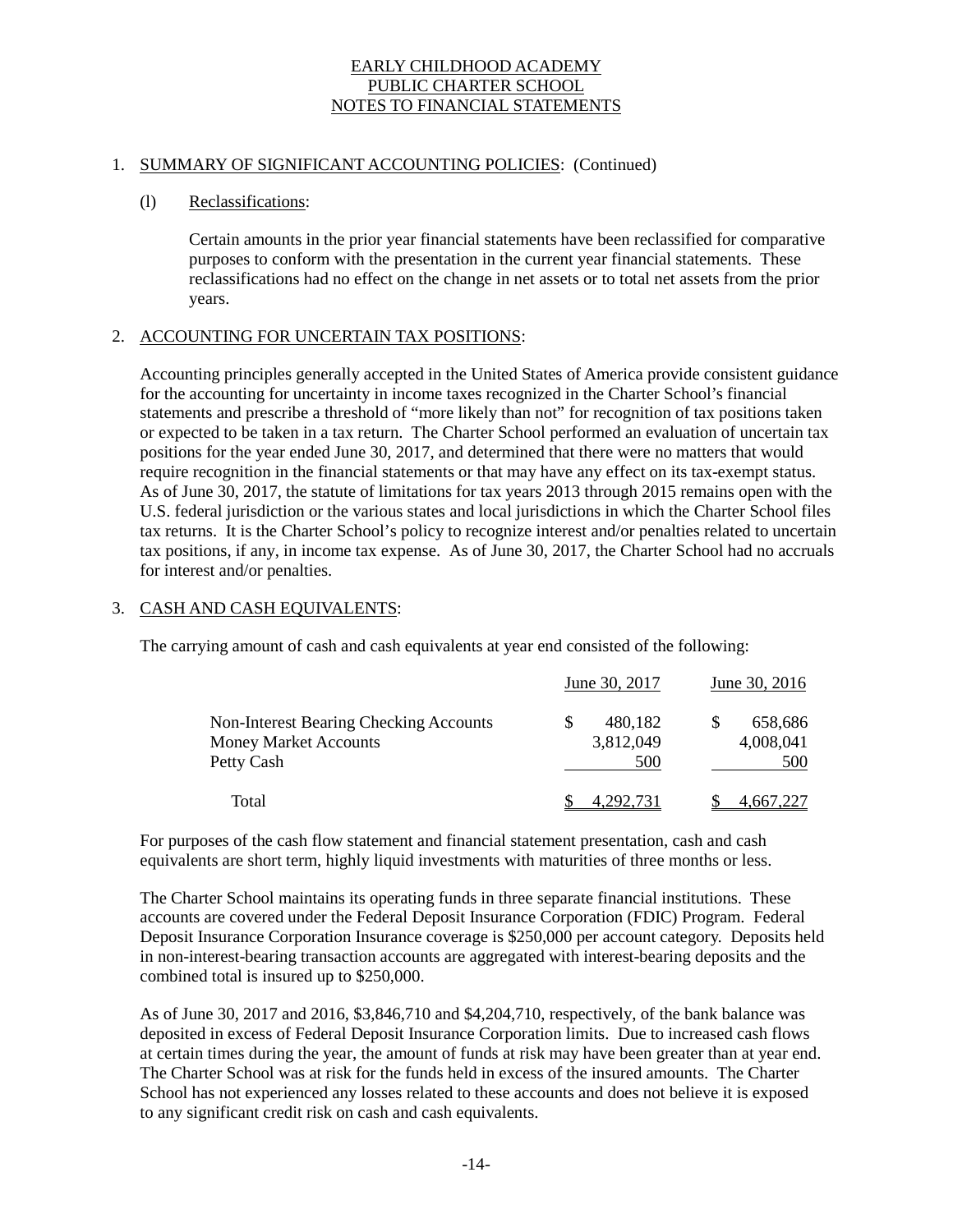## 4. ACCOUNTS, GRANTS AND PROMISES RECEIVABLE:

#### **Accounts and Grants Receivable**

Accounts and grants receivable are current and are considered to be fully collectible by management. Balances as of June 30, 2017 and 2016 consisted of the following:

|                                                                                                                                                                                                                                     | June 30, 2017                                                 | June 30, 2016                                          |
|-------------------------------------------------------------------------------------------------------------------------------------------------------------------------------------------------------------------------------------|---------------------------------------------------------------|--------------------------------------------------------|
| <b>Accounts Receivable:</b>                                                                                                                                                                                                         |                                                               |                                                        |
| Per Pupil Funding<br><b>Service Fees</b>                                                                                                                                                                                            | \$<br>20,687<br>5,440                                         | \$<br>27,200                                           |
| Reimbursable Expenses                                                                                                                                                                                                               |                                                               | 62                                                     |
| Total                                                                                                                                                                                                                               | 26,127                                                        | 27.262                                                 |
| Grants Receivable:                                                                                                                                                                                                                  |                                                               |                                                        |
| Scholarships for Opportunity and Results<br>No Child Left Behind - Entitlement<br>National School Food Program<br>E-Rate<br>DC Physical Activities for Youth<br>National School Food - Healthy Schools Act<br>Farm Field Trip Grant | \$<br>71,600<br>50,439<br>37,285<br>13,532<br>10,000<br>1,691 | \$<br>38,546<br>35,212<br>7,562<br>674<br>1,623<br>900 |
| Total                                                                                                                                                                                                                               | <u>184,547</u>                                                | 84,517                                                 |

The Charter School's accounts and grants receivable consists of unsecured amounts due from funding sources whose ability to pay is subject to changes in general economic conditions. Because the Charter School does not require collateral, it is at credit risk for the amounts owed to it through the year and at year end.

Accounts and grants receivable are stated at the amount management expects to collect from outstanding balances. Management provides for probable uncollectable amounts through a provision for bad debt expense and an adjustment to a valuation allowance based on its assessment of the current status of individual accounts. Balances outstanding after management has used reasonable collection efforts are written off through a charge to the valuation allowance and a credit to accounts or grants receivable. Management believes that an allowance was not required based on its evaluation of collectability of receivables for the years ended June 30, 2017 and 2016.

Trade receivables related to program service fees (activity fees, before and after care, etc.) are recognized as revenue on the accrual basis of accounting at the time the program activity has occurred. Credit is extended for a period of 60 days with no interest accrual at which time payment is considered delinquent. Trade receivables are written off as uncollectable when payment has not been received after 180 days.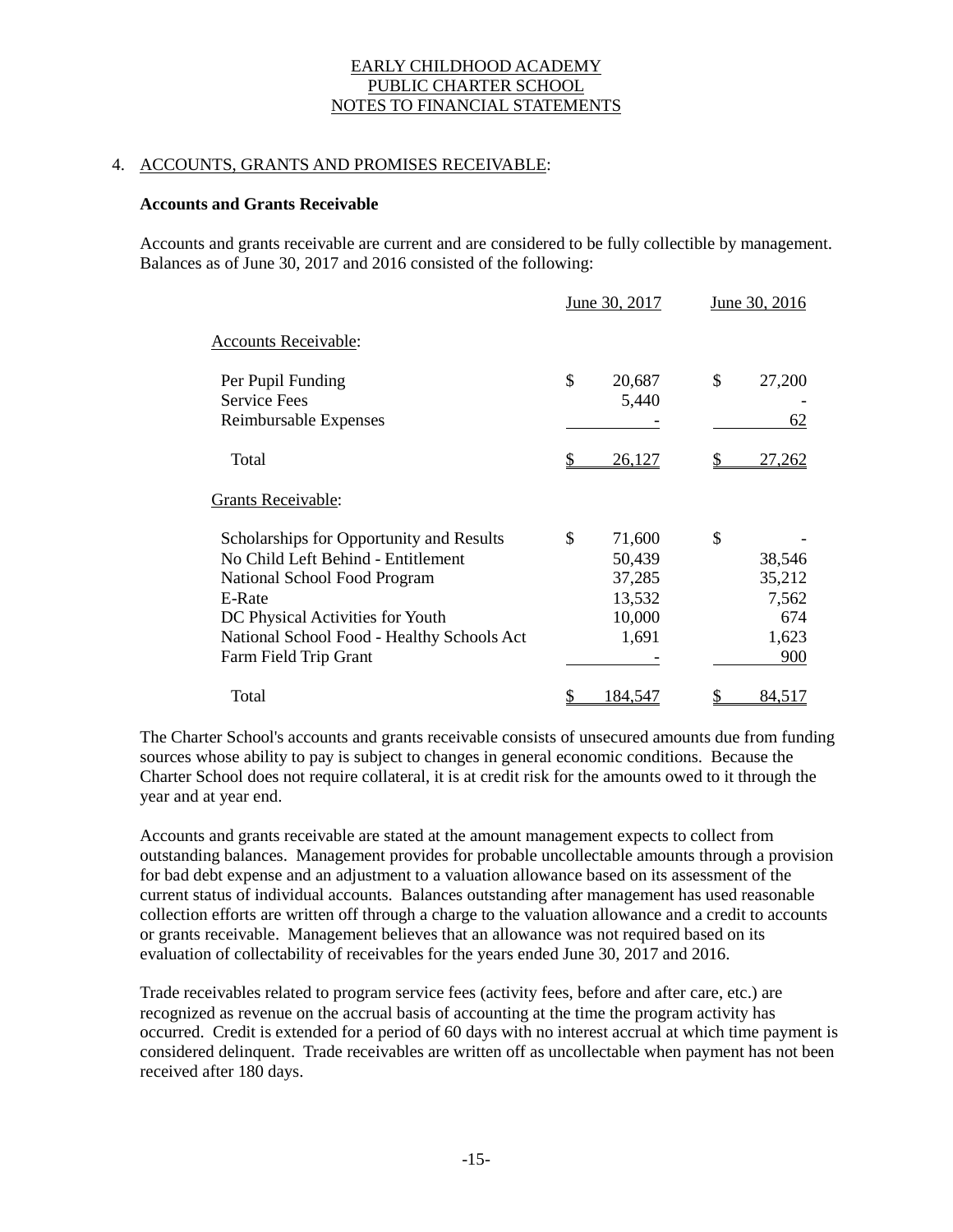## 4. ACCOUNTS, GRANTS AND PROMISES RECEIVABLE: (Continued)

#### **Promises Receivable**

Contributions are recognized when the donor makes a promise to give that is, in substance, unconditional. Promises to give represent amounts committed by donors that have not been received by the Charter School. The Charter School uses the allowance method to determine uncollectable promises to give. Promises receivable at year end consisted of the following:

|                        | June 30, 2017 | June 30, 2016 |  |  |
|------------------------|---------------|---------------|--|--|
| Afterschool Enrichment | 4.500         |               |  |  |
| Total                  | 500           |               |  |  |

The above promises receivable are due to be received within one year.

### 5. FIXED ASSETS:

Furniture and equipment are recorded at cost or in the case of contributed property at the fair market value at the date of contribution. If an expenditure in excess of \$500 results in an asset having an estimated useful life which extends substantially beyond the year of acquisition, the expenditure is capitalized at cost and depreciated over the estimated useful lives of the assets. When assets are retired, or otherwise disposed of, the cost and related accumulated depreciation is removed from the accounts and any resulting gains or losses are reflected in income for the period. Depreciation has been provided on the straight-line method over the estimated useful lives of the assets. Maintenance and repairs are charged to expenses as incurred. Depreciation and amortization expense for the years ended June 30, 2017 and 2016, was \$62,945 and \$70,988, respectively. Major classifications of fixed assets and their estimated useful lives are as summarized below:

#### June 30, 2017:

|                                                                                                                          | Depreciable<br>Life                | Cost                                          | Accumulated<br>Depreciation        | Net Book<br>Value                          |
|--------------------------------------------------------------------------------------------------------------------------|------------------------------------|-----------------------------------------------|------------------------------------|--------------------------------------------|
| Furniture and Equipment<br><b>Computer Equipment</b><br><b>Leasehold Improvements</b><br><b>Construction in Progress</b> | 7-10 Years<br>3-5 Years<br>5 Years | \$<br>166,607<br>285,299<br>75,235<br>550,000 | \$<br>145,448<br>216,929<br>69,816 | \$<br>21,159<br>68,370<br>5,419<br>550,000 |
| Total                                                                                                                    |                                    | 1,077,141                                     | 432,193                            | 644,948                                    |
| June 30, 2016:                                                                                                           |                                    |                                               |                                    |                                            |
|                                                                                                                          | Depreciable<br>Life                | Cost                                          | Accumulated<br>Depreciation        | Net Book<br>Value                          |
| Furniture and Equipment<br><b>Computer Equipment</b><br>Leasehold Improvements<br><b>Construction in Progress</b>        | 7-10 Years<br>3-5 Years<br>5 Years | \$<br>164,614<br>287,440<br>69,916<br>50,000  | \$<br>136,867<br>209,825<br>63,312 | \$<br>27,747<br>77,615<br>6,604<br>50,000  |
| Total                                                                                                                    |                                    | 571,970                                       | 410,004                            | 61,966                                     |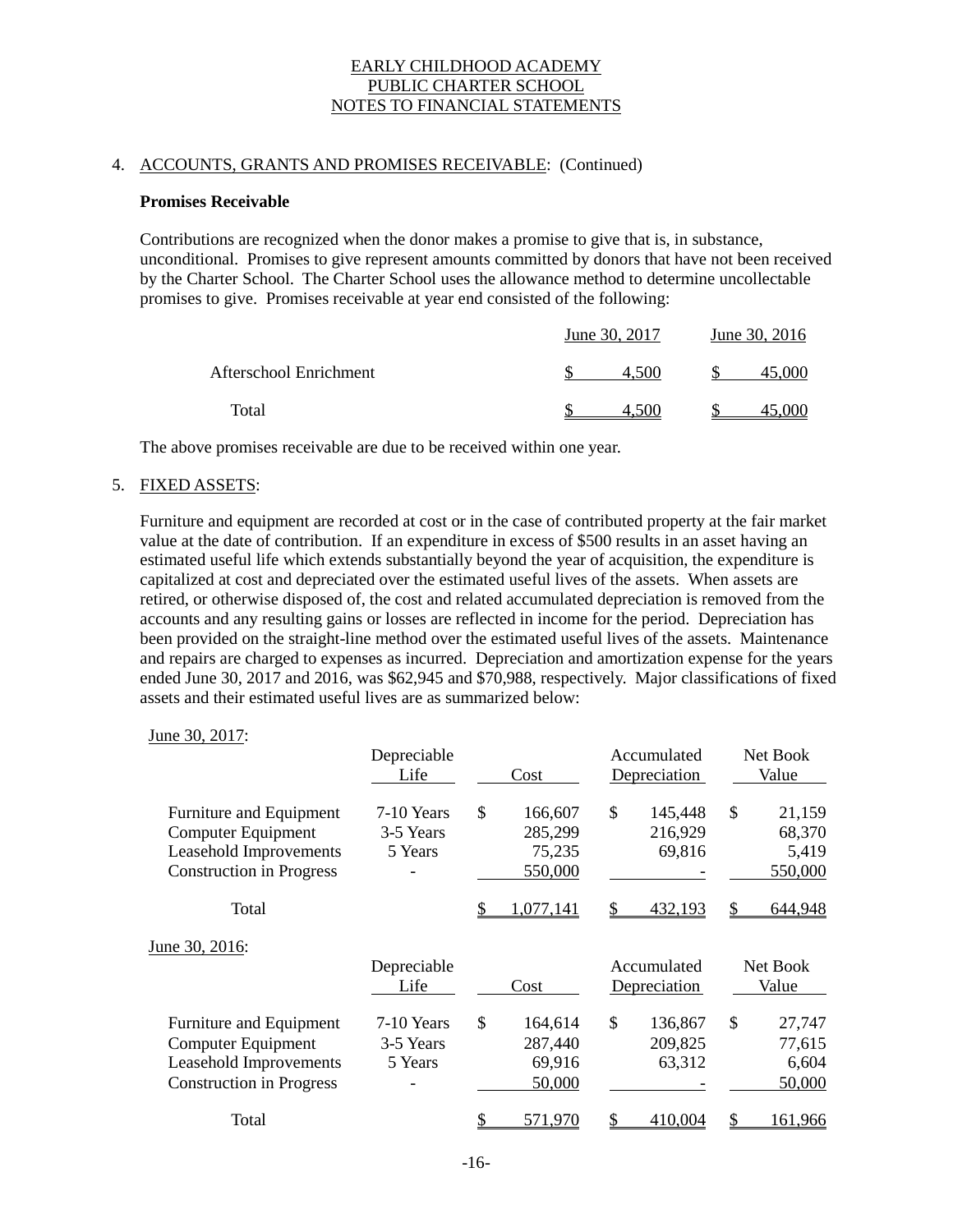## 6. CAPITAL LEASE PAYABLE:

During the year ended June 30, 2014, the Charter School entered into a capital lease for the purchase of a Sharp MX-5141N photocopier with De Lage Landen Financial Services. The original balance was in the amount of \$13,499, and is payable over thirty-six (36) months with a monthly payment of \$375 and a maturity on April 11, 2017. The capital lease was provided at no interest to the Charter School. The lease is secured by the photocopy equipment that cost \$13,499, and is presented as part of Furniture and Equipment. For the years ended June 30, 2017 and 2016, amortization expense in the amount of \$3,375 and \$3,375, respectively, on the photocopier is included in depreciation expense. Accumulated amortization was \$10,687 and \$7,312, respectively, at June 30, 2017 and 2016. The balance of the capital lease at June 30, 2017 and 2016 was \$-0- and \$3,750, respectively.

During the year ended June 30, 2017, the Charter School entered into a capital lease for the purchase of thirty (30) Chromebooks. The amount financed on the capital lease was \$12,735 payable over 24 months with a monthly payment of \$606. Maturity is scheduled for November 30, 2018. Interest expense was \$852 for the year ended June 30, 2017, using an implicit rate of 13.01%. The lease is secured by the Chromebooks, that cost \$12,735, and is presented as part of Fixed Assets. For the year ended June 30, 2017, depreciation expense in the amount of \$2,476 on the Chromebooks has been included in depreciation expense. Accumulated depreciation was \$2,476 at June 30, 2017. The balance of the capital lease was \$9,354 at June 30, 2017. The Charter School is committed under a capital lease to make future minimum payments as follows:

| Year Ending June 30,                       | Total          | Principal      | Interest  |
|--------------------------------------------|----------------|----------------|-----------|
| 2018<br>2019                               | 7.266<br>3.027 | 6.423<br>2.931 | 843<br>96 |
| <b>Total Future Minimum Lease Payments</b> | 10.293         | 9.354          | 939       |

## 7. DISTRICT OF COLUMBIA PUBLIC CHARTER SCHOOL BOARD CONTRACT:

The Charter School was approved by the District of Columbia Public Charter School Board to operate a charter school in the District of Columbia. The District of Columbia Public Charter School Board (DCPCSB) is responsible for the ongoing oversight of the Schools fiscal management and academic acceptability. The contract dated September 2, 2005, provides for a 15-year charter effective the date of first operation. If not renewed, the charter contract will expire on or about January 1, 2020. The charter contract may be renewed for successive 15-year periods if the DCPCSB deems that the Early Childhood Academy Public Charter School is in compliance with its charter contract and District statutory provisions. In addition, in accordance with the Charter School Act, the DCPCSB is required to review the Early Childhood Academy Public Charter School's charter every five years, with the most recent review having occurred in 2015. The DCPCSB may revoke (or not renew) a charter school contract if a school violates applicable law, materially violates the charter contract or fails to meet the student academic achievement expectations set forth in the charter contract. Consequently, management does not anticipate non-renewal or revocation of its charter.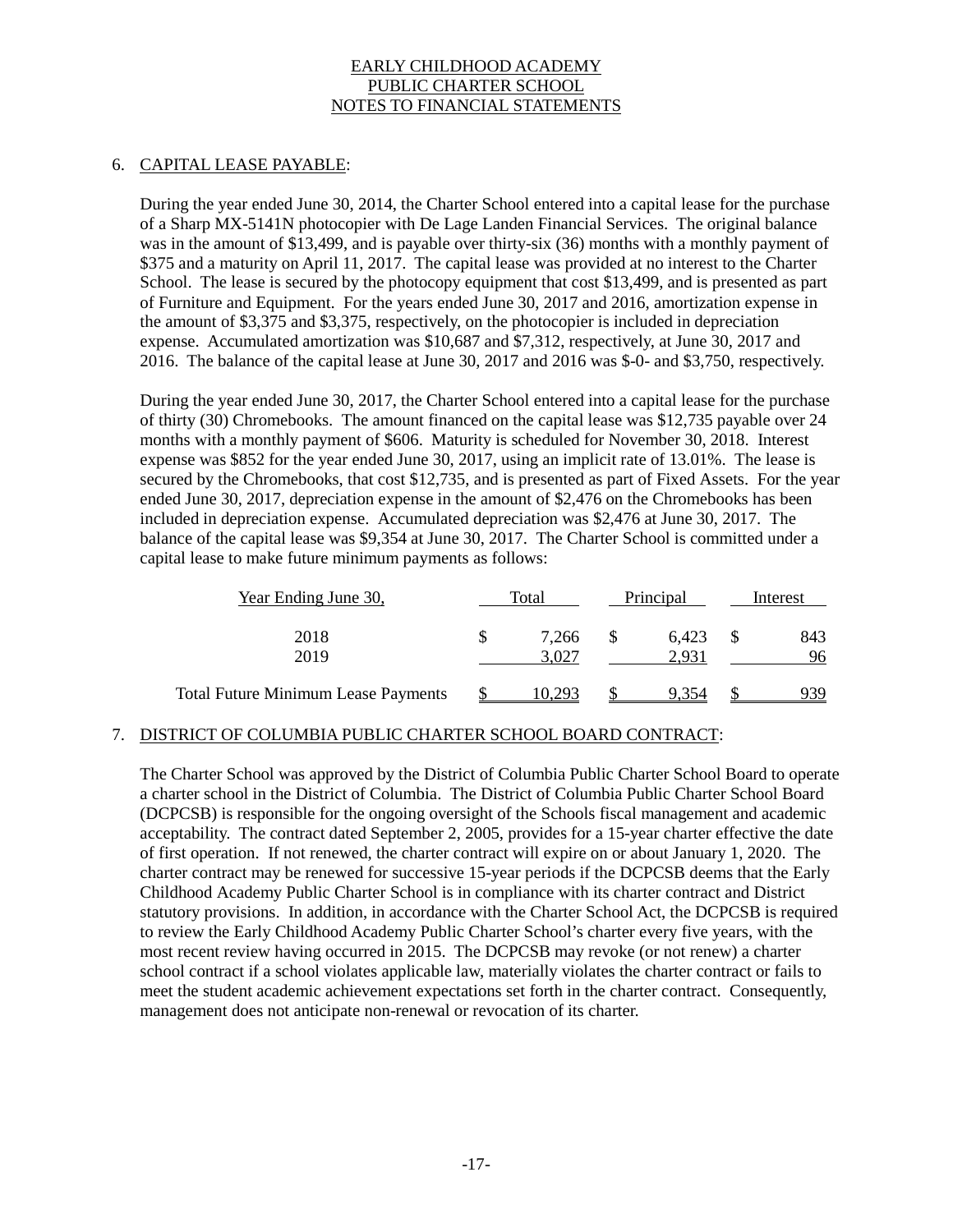## 7. DISTRICT OF COLUMBIA PUBLIC CHARTER SCHOOL BOARD CONTRACT: (Continued)

As part of the agreement with the DCPCSB, the Charter School may be charged a public charter school fee, which is not to exceed one percent of the total revenues (less philanthropic and investment revenues) within the annual budget to cover the costs of undertaking the ongoing administrative responsibilities of the Board. For the years ended June 30, 2017 and 2016, the Charter School incurred \$47,414 and \$49,676, respectively, in administrative fees.

The charter contract provides that Early Childhood Academy may educate up to a predetermined number of students. However, this enrollment limit may be raised upon notification to and acceptance by the DCPCSB. The Charter School enrollment ceiling for the year ended June 30, 2017, was not permitted to be greater than 300 students. Audit enrollment for the 2016/2017 year was 265 students and enrollment for the 2015/2016 year was 261 students.

### 8. PER-PUPIL FUNDING ALLOCATION:

The Charter School receives local funding from the District of Columbia in the form of per-pupil educational allotments and facility allotments. This funding is based on the equivalent number of full-time students and is determined annually. For the year ended June 30, 2017, the per-student rate ranged between \$9,682 and \$12,974 for the educational allotment and \$3,124 for the facility allotment. For the year ended June 30, 2016, the per-student rate ranged between \$9,492 and \$12,719 for the educational allotment and \$3,124 for the facility allotment. Additional allotments were made for Special Educational Services and Summer Schooling. Per-pupil funding for the years ended June 30, 2017 and 2016 were as follows:

|                              | June 30, 2017 | June 30, 2016 |
|------------------------------|---------------|---------------|
| Pre-Kindergarten - 3rd Grade | 2,593,808     | 2,893,731     |
| <b>Special Education</b>     | 332,764       | 304,938       |
| <b>At-Risk Students</b>      | 360,458       | 384,615       |
| English as a Second Language | 4,744         |               |
| <b>Facilities Allowance</b>  | 715,396       | 843,381       |
| Total                        | 4,007,170     | 4,426,665     |

## 9. FEDERAL ENTITLEMENTS AND GRANTS:

During the years ended June 30, 2017 and 2016, the Charter School participated in the following federal awards programs:

|                                                |   | June 30, 2017 |   | June 30, 2016 |
|------------------------------------------------|---|---------------|---|---------------|
| National School Food Program                   | S | 210,572       | S | 206,967       |
| Scholarships for Opportunities and Results     |   | 154,396       |   |               |
| Title I - Grants to Local Educational Agencies |   | 123,132       |   | 116,884       |
| Title IIA - Preparing, Training and Recruiting |   |               |   |               |
| <b>High Quality Teachers and Principals</b>    |   | 27,553        |   | 29,111        |
| <b>Donated Commodities</b>                     |   | 14,037        |   | 28,103        |
| City Build Incentive Grant                     |   |               |   | 4,550         |
|                                                |   |               |   |               |
| Total                                          |   |               |   | 385.615       |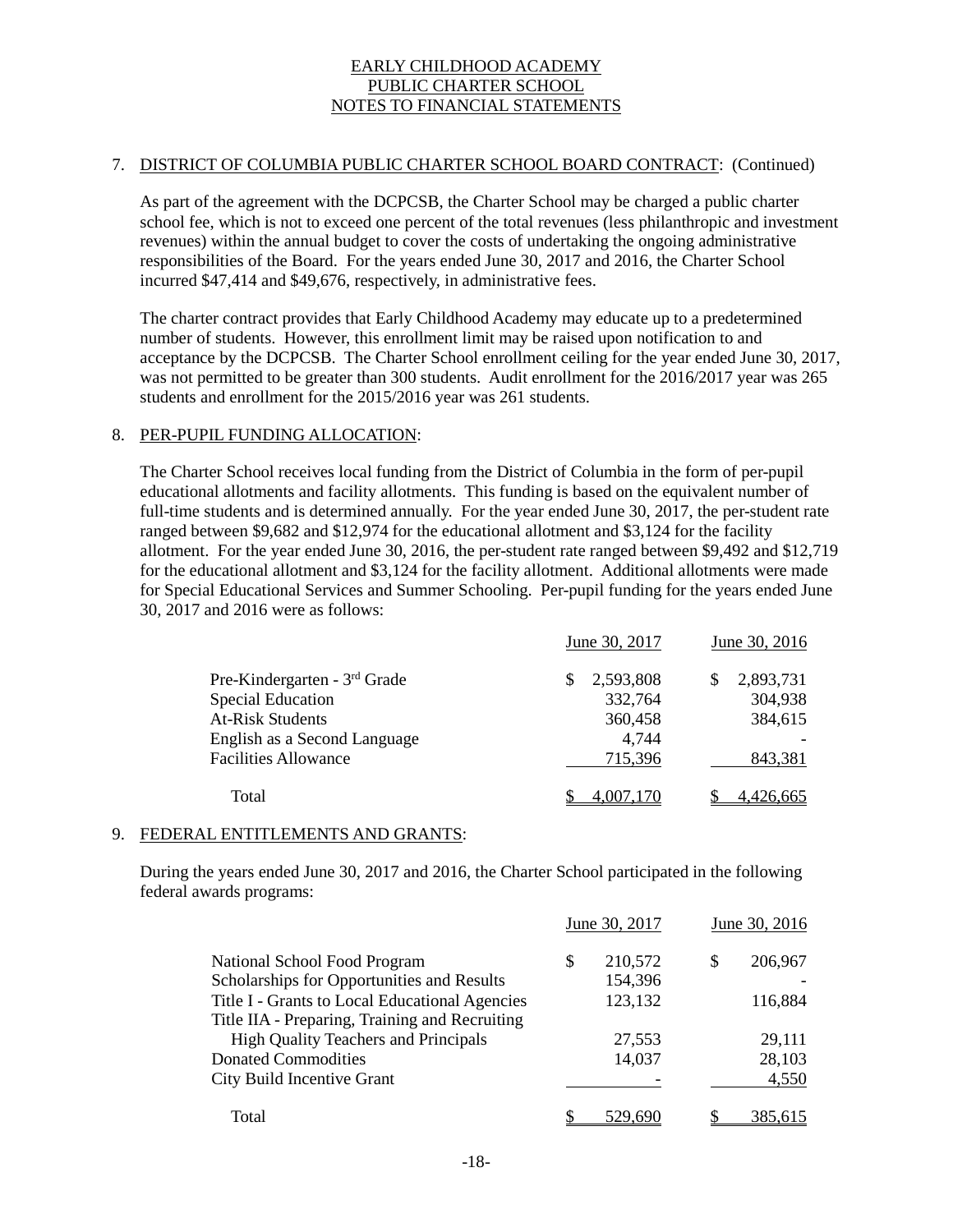# 9. PER-PUPIL FUNDING ALLOCATION: (Continued)

Federal formula grants are allocations of money to States or their subdivisions in accordance with distribution formulas prescribed by law or administrative regulation, for activities of a continuing nature not confined to a specific project. The Charter School receives federal formula grants under the provisions of the No Child Left Behind Act (NCLB) of 2001, P.L 107-110. NCLB funds are not intended to replace state or local educational funding. Rather, NCLB funds provide additional support to states, LEAs, and schools for specific purposes. Grants are provided by the U.S. Department of Education and passed through the District of Columbia Office of State Superintendent of Education.

The National School Lunch Program and School Breakfast Program are part of the child nutrition cluster of programs operated by the U.S. Department of Agriculture. The objectives of the child nutrition cluster programs are to: (1) assist States in administering food services that provide healthful, nutritious meals to eligible children in public and non-profit private schools, residential childcare institutions, and summer recreation programs; and (2) encourage the domestic consumption of nutritious agricultural commodities.

## 10. COMMITMENTS:

## **Building Lease - 4025 9th Street, SE**

The Early Childhood Academy Public Charter School entered into a lease agreement with the District of Columbia Baptist Convention effective for a one-year period commencing on July 1, 2014, and ending on June  $30$ , 2015, for the rental of a building located at 4025  $9<sup>th</sup>$  Street, SE, Washington, DC (Johenning Campus). This lease was renewed through the period ending June 30, 2016. On July 1, 2016, the Charter School signed a two-year extension of this lease for the period of July 1, 2016, through June 30, 2018. This lease called for monthly lease payments of \$32,984 and a rental deposit of \$32,984. Rental expense for the years ended June 30, 2017 and 2016 was \$391,470 and \$224,304, respectively.

Future required minimum lease payments at June 30, 2017, are as follows:

| Year Ended June 30, |         |
|---------------------|---------|
| 2018                | 403.724 |
| Total               | 403.724 |

## **Building Lease - 4301 9th Street, SE**

The Early Childhood Academy Public Charter School entered into a lease agreement with Crawford Edgewood Mangers, Inc., on June 1, 2008, effective for a one-year period commencing on July 1, 2008, and ending on June 30, 2009, for the rental of a building located at 4301  $9<sup>th</sup>$  Street, SE, Washington, DC (Walter Washington Campus). This lease has automatically renewed on a yearly basis through the year ended June 30, 2016. On June 27, 2016, the Charter School signed a two-year extension of this lease for the period of July 1, 2016, through June 30, 2018. This agreement also allows the Charter School to extend the lease term for an additional one-year period through June 30, 2019, if the option is exercised. This lease calls for monthly lease payments of \$15,217 and a security deposit of \$11,000. Rental expense for the years ended June 30, 2017 and 2016 was \$182,606 and \$175,583, respectively.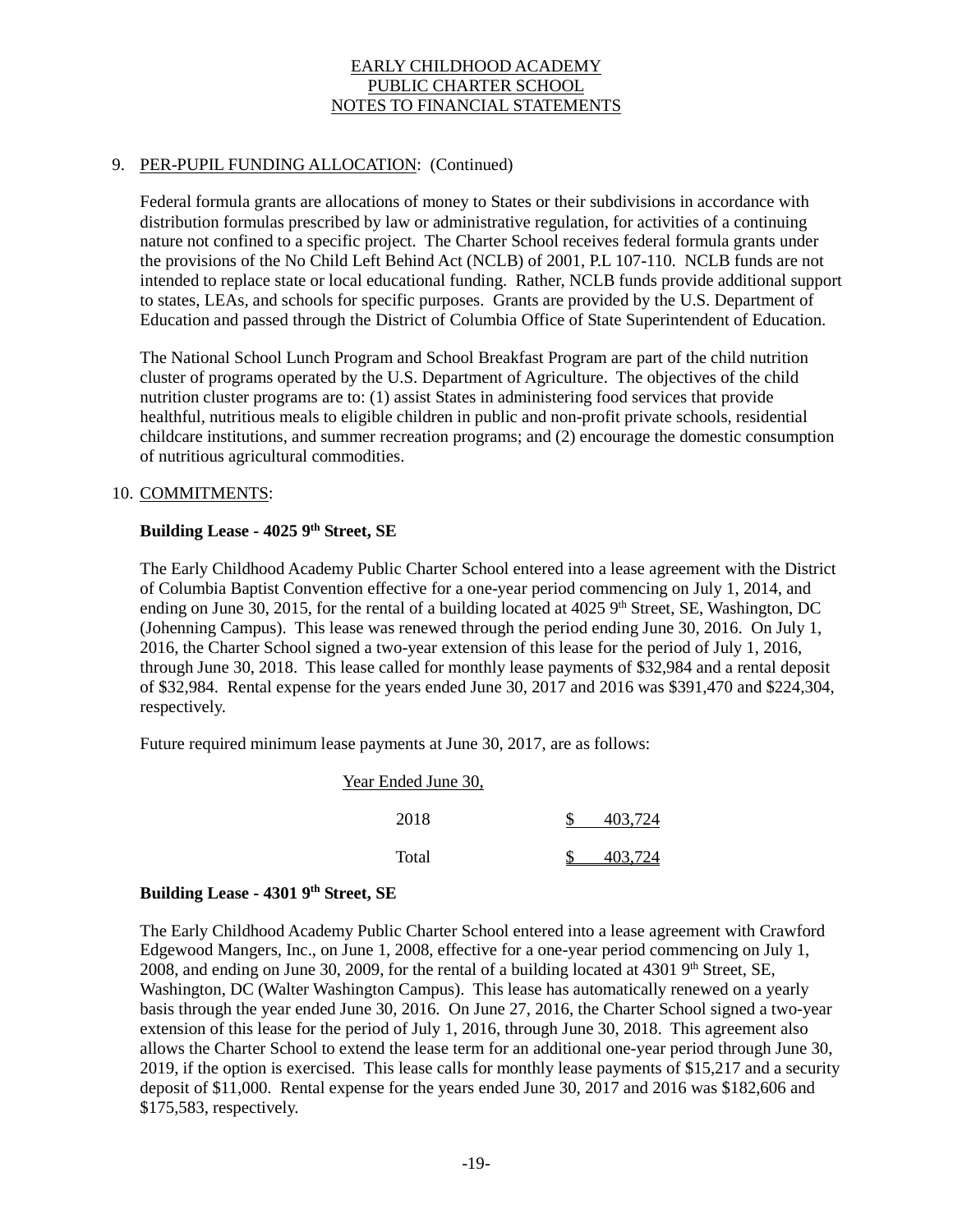# 10. COMMITMENTS: (Continued)

# **Building Lease - 4301 9th Street, SE** (Continued)

Future required minimum lease payments at June 30, 2017, are as follows:

# Year Ended June 30,

| 2018  | 191,737 |
|-------|---------|
| Total | 191,737 |

## 11. RELATED PARTY TRANSACTIONS:

## **Guarantee of Indebtedness**

The Early Childhood Academy Public Charter School utilizes a credit card issued by Capital One F.S.B. for purchases related to the organization's activity. The credit card is issued in the name of the Charter School with a credit limit of \$30,000, however the debt is guaranteed by the Executive Director of the School. In addition, the Charter School also utilizes a credit card issued by Costco. This card has an approved limit of \$31,000.

## **Board of Trustees**

Two of the trustees appointed to serve on the Board of Trustees are parents of students attending the Early Childhood Academy Public Charter School. Parent trustees are elected by a majority vote of the board members from a list of qualified individuals submitted to the board by an advisory committee.

## 12. CONCENTRATIONS:

#### **Revenues**

The Charter School receives public funds from the DC government based on the number of students they enroll according to the Uniform Per Student Funding Formula developed by the Mayor and City Council. This per pupil allocation is supplemented with extra funds for students with special needs. During the years ended June 30, 2017 and 2016, eighty-five percent (85%) and eighty-seven percent (87%), respectively, of total support was received from the District of Columbia in the form of per pupil funding.

In addition to the revenue received through the Uniform Per Student Funding, the Charter School receives state and federal grants awarded under the auspices of the U.S. Department of Education (No Child Left Behind and special education) as well as the U.S. Department of Agriculture (Child Nutrition). The Charter School is entitled to receive these funds by virtue of its recognition as a Local Education Agency by the District of Columbia Public Charter School Board (DC PCSB).

The Charter School is limited to enrolling students that are residents of the District of Columbia. As a DC Public Charter School, the School must compete for students against the DC Public School system as well as other DC Public Charter Schools.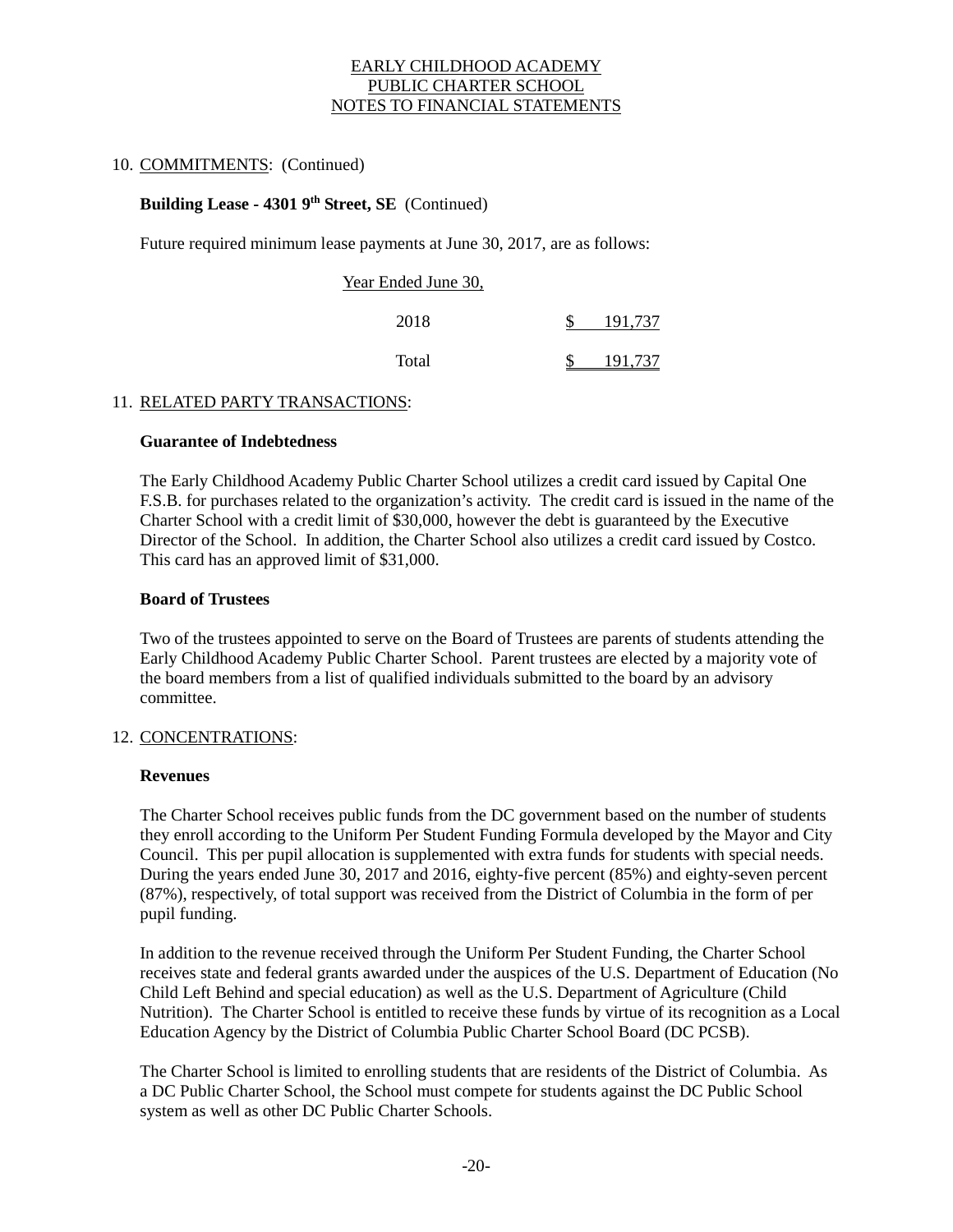## 13. CONTINGENCIES:

The Early Childhood Academy Public Charter School was granted its charter by the District of Columbia Public Charter School Board, authorized under the District of Columbia School Reform Act of 1995, Public Law 104-134, as amended. The Charter School has no reason to believe that this relationship will be discontinued in the foreseeable future. However, any interruption of this relationship (i.e., the failure to continue this charter authorization or withholding of funds) could adversely affect the Charter School's ability to finance ongoing operations.

The Charter School depends on per pupil allocations, grants, and contributions for a significant portion of its revenues. The ability of the sources of revenues to continue giving amounts comparable with prior years may be dependent upon future economic conditions and continued deductibility for income tax purposes of grants and contributions to the Charter School. While the Charter School's Board of Trustees and management believes the Charter School has the resources to continue its programs, its ability to do so, and the extent to which it continues, may be dependent on the above factors.

Laws and regulations governing charter schools are complex and subject to interpretation. For instance, the Charter School receives funding from various federal and state grant reimbursement programs, which are governed by various rules and regulations of the respective grantor agencies. To the extent that the Charter School has not complied with the rules and regulations governing the grants, refunds of any money received may be required. The Charter School believes that it is in compliance with all applicable laws and regulations and is not aware of any pending or threatened investigations involving allegations of potential wrongdoing. Therefore, no provision has been recorded in the accompanying financial statements for such contingencies.

The viability of public charter schools and funding for these schools is dependent on the consensus of current and future administration of the District of Columbia. Any future change in dynamics could adversely affect the operation of public charter schools.

## 14. SUBSEQUENT EVENTS:

#### **Financial Statement Preparation**

In preparing these financial statements, management has evaluated events and transactions for potential recognition or disclosure through October 18, 2017, the date the financial statements were available to be issued, and has determined that no adjustments are necessary to the amounts reported in the accompanying financial statements.

#### **Additional Funding - Washington Teacher's Union Contract**

On October 1, 2017, the City Council approved the Washington Teacher's Union Contract. This contract will result in additional funds to both DC Public Schools and DC Public Charter Schools through an increase in the Uniform per Student Funding Formula. These additional funds result in a 5.9% increase above the original per pupil funding amounts. The Charter School will receive an additional one-time payment during the year ended June 30, 2018 to reflect the increase to the 2017 fiscal year per pupil funding base rate. The amount paid to the Charter School will be calculated based on the final enrollment audit count, supplemental payments and extended school year funding for the year ended June 30, 2017. The 2017 fiscal year base rate will increase by an amount of \$203 over the original base rate of \$9,682 to a revised base rate of \$9,885.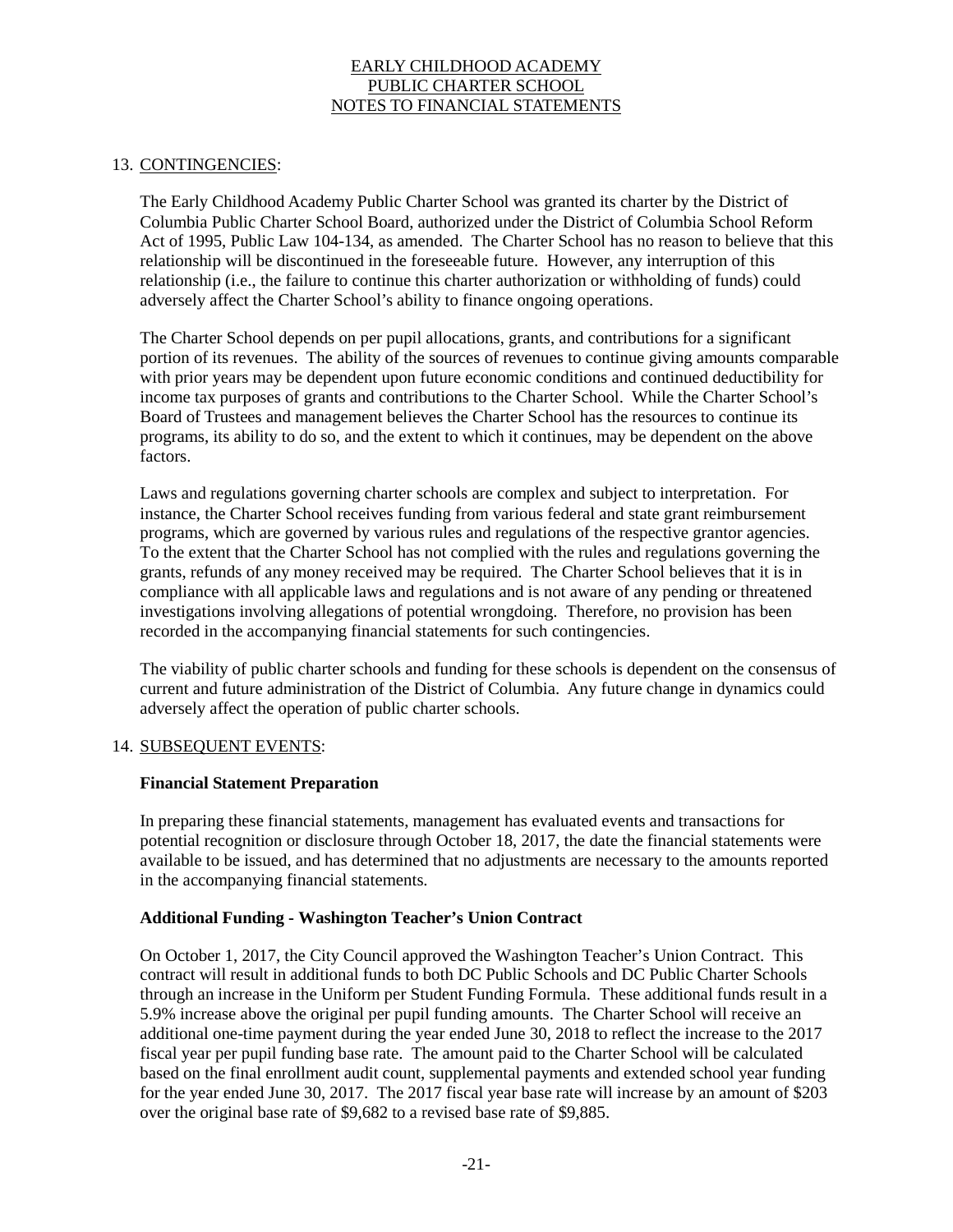## 15. FUNDRAISING:

During the years ended June 30, 2017 and 2016, expenses incurred for the purpose of fundraising were \$4,287 and \$4,018, respectively.

### 16. ADVERTISING COSTS:

Marketing activities were conducted for the purpose of promoting open enrollment to the school and to provide outreach to the community. Advertising and marketing costs are expensed when incurred. Advertising and marketing expenses were \$16,526 and \$9,029 for the years ended June 30, 2017 and 2016, respectively.

## 17. RETIREMENT PLAN:

### **403(b) Retirement Plan**

The Charter School provides pension benefits for its employees through a defined contribution 403(b) retirement plan which is currently administered by Principal Financial Group. In a defined contribution plan, benefits depend solely on amounts contributed to the plan plus investment earnings. Provisions of the plan allow for employees to contribute up to the statutory limits set by the Internal Revenue Code. On the plan effective date, which was September 1, 2007, all current employees were eligible to participate in the retirement plan. All future employees will be eligible to participate upon hiring. Plan provisions call for a dollar for dollar match up to six percent (6%). Plan provisions and contribution requirements are established and may be amended by the board members of the Charter School. There is no unfunded past service liability. The amount of employer contributions for the years ended June 30, 2017 and 2016 were \$60,611 and \$67,066, respectively.

## **Teachers Retirement Plan**

As authorized by the Title 38 of the Code of the District of Columbia, teachers of the DC Public School System may participate in a defined benefit plan named the "Teacher's Retirement Plan". The District of Columbia Retirement Board (DCRB) is responsible for paying benefits attributable to teacher service.

An employee may elect to remain in the Teacher's Retirement Plan if that individual leaves employment with the District of Columbia Public School system and becomes an employee of a DC Public Charter School provided the election is made within 60 days of departure. To remain in the plan, the teacher must make the required employee retirement contributions and the school must make the match contributions that the District Government would have made to the plan. Employee contributions of 7% of annual salary are required to be made on a pre-tax basis to the plan. The amount of employer contributions for the years ended June 30, 2017 and 2016, was \$17,740 and \$14,910, respectively.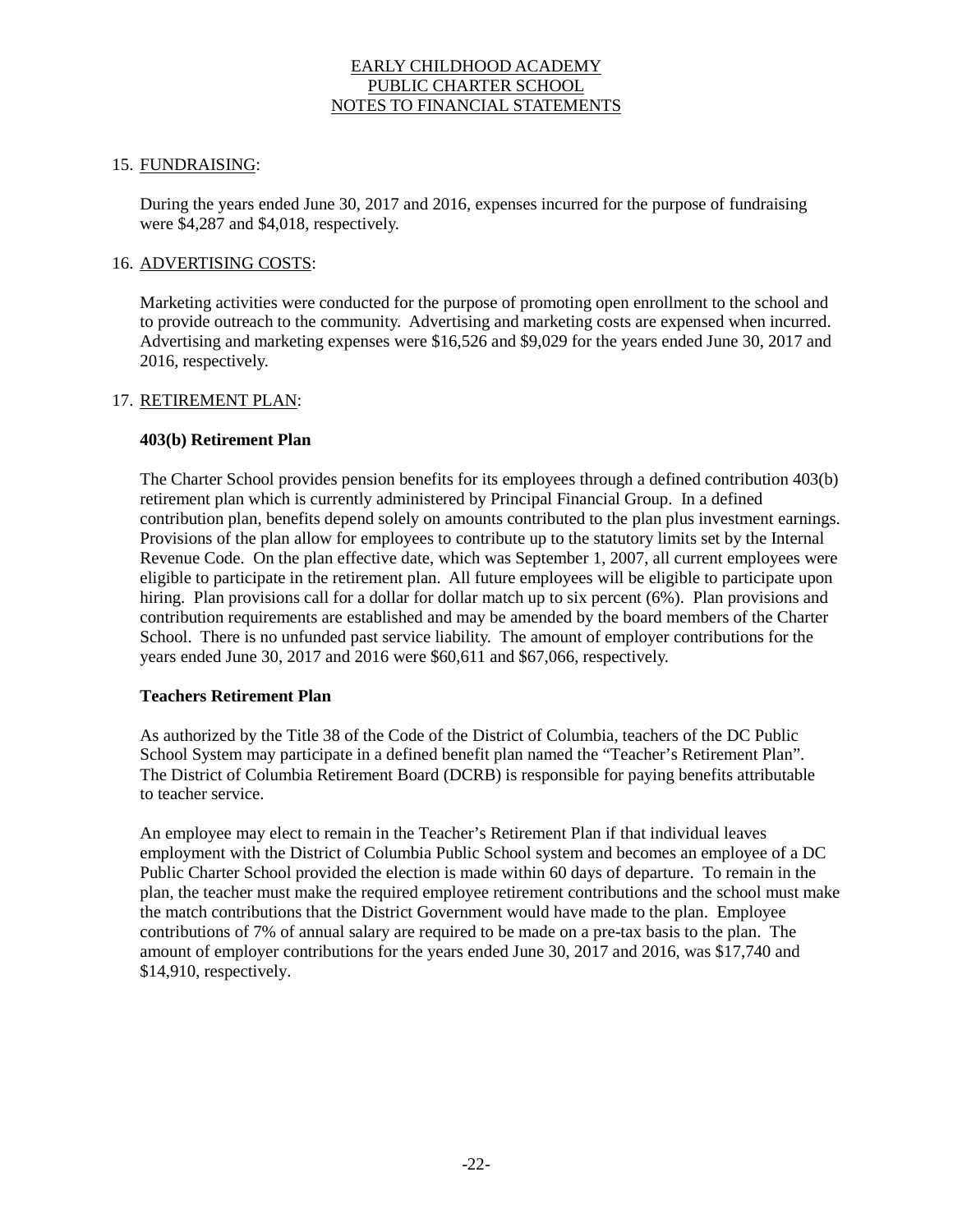## 18. EMPLOYEE BENEFITS:

The cost of fringe benefits incurred consisted of the following:

|                                    | June 30, 2017 | June 30, 2016 |
|------------------------------------|---------------|---------------|
| Social Security/Medicare           | \$<br>171,305 | \$<br>188,205 |
| <b>Health and Dental Insurance</b> | 212,206       | 172,413       |
| Retirement                         | 78,351        | 81,976        |
| Life                               | 3,708         | 4,042         |
| Disability                         | 18,539        | 19,352        |
| Unemployment                       | 15,877        | 26,469        |
| <b>Workers Compensation</b>        | 14,941        | 17,774        |
| De Minimis                         | 12,235        | 9,430         |
| <b>Benefit Fees</b>                | 4,361         | 3,935         |
| Total                              | 531,523       | 523.596       |

### **Flexible Benefits Plan**

The Early Childhood Academy Public Charter School adopted a Section 125 Flexible Benefits Plan (Cafeteria Plan). Under this plan, employees are permitted to use pre-tax benefit dollars through payroll deduction to pay for health and dental insurance premiums and dependent childcare.

#### **Transportation Plan**

The Early Childhood Academy Public Charter School adopted a Section 132(f) Commuter Expense Reimbursement Plan. Under this plan, employees receive reimbursement for commuting to and from work on a tax favored (pre-tax) basis. The Charter School reimburses for commuter vehicle expense and transit passes.

#### 19. OCCUPANCY COST

The cost of occupancy for the years ended June 30, 2017 and 2016 consisted of the following:

|                                     | June 30, 2017 |    | June 30, 2016 |
|-------------------------------------|---------------|----|---------------|
| Rent                                | \$<br>575,357 | \$ | 400,937       |
| <b>Utilities</b>                    | 47,570        |    | 38,683        |
| <b>Security Monitoring</b>          | 620           |    | 2,165         |
| <b>Cleaning Supplies</b>            | 13,983        |    | 11,472        |
| <b>Building Repairs</b>             | 7,088         |    | 6,736         |
| Depreciation                        | 6,503         |    | 5,171         |
| <b>Contracted Building Services</b> | 71,591        |    | 74,218        |
| Total                               | \$<br>TZZ.    | Φ  | 539.382       |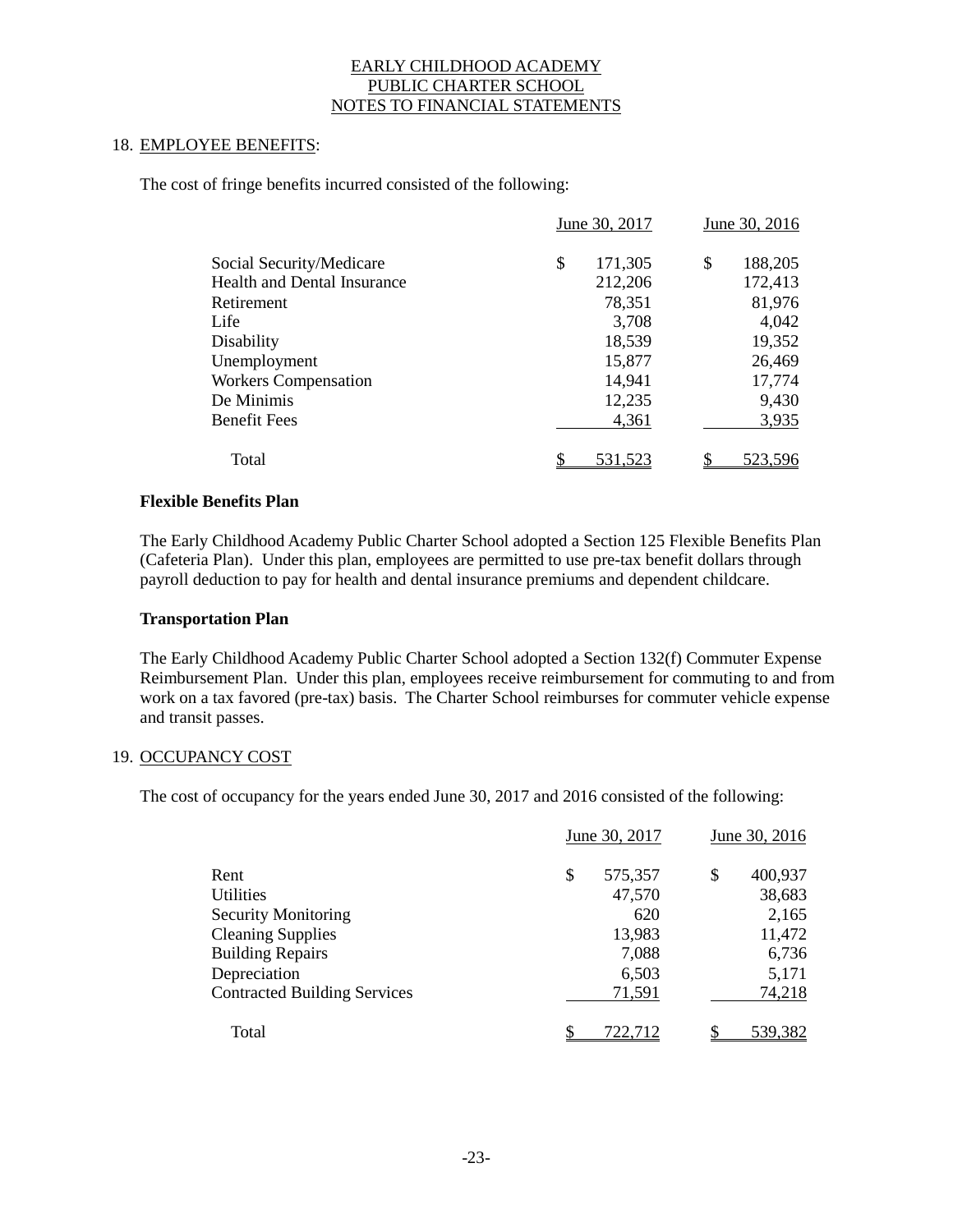## 20. OTHER MATTERS

On December 14, 2016, the Charter School signed a lease agreement with the option to own the building and land located at 885 Barnaby Street, SE. Rental payments are scheduled to commence on the later of June 1, 2018, or the transfer of rights to the building for the period of twenty-two (22) years. Rent during the initial lease period is \$57,500 per month. This rate will escalate by the same percentage increase as the facilities allowance is increased and will take effect the first rental period following receipt by the Charter School of the increased amount of funding. At rent commencement the Charter School will be responsible for real estate taxes, property insurance, utilities and operating expenses.

Per this lease agreement, the Charter School has agreed to contribute \$2,000,000 as its investment to the building improvements. As of June 30, 2017, a total investment of \$550,000 has been made to this project and is reflected as construction in progress.

The Charter School has the option to purchase the premises within twelve (12) months after the expiration of the New Market Tax Credit completion period, which is expected to be within eight years of closing on financing. The Charter School may elect not to purchase the property and as a result the rental rate would be adjusted at the  $11<sup>th</sup>$  year of the lease term to the then market rate.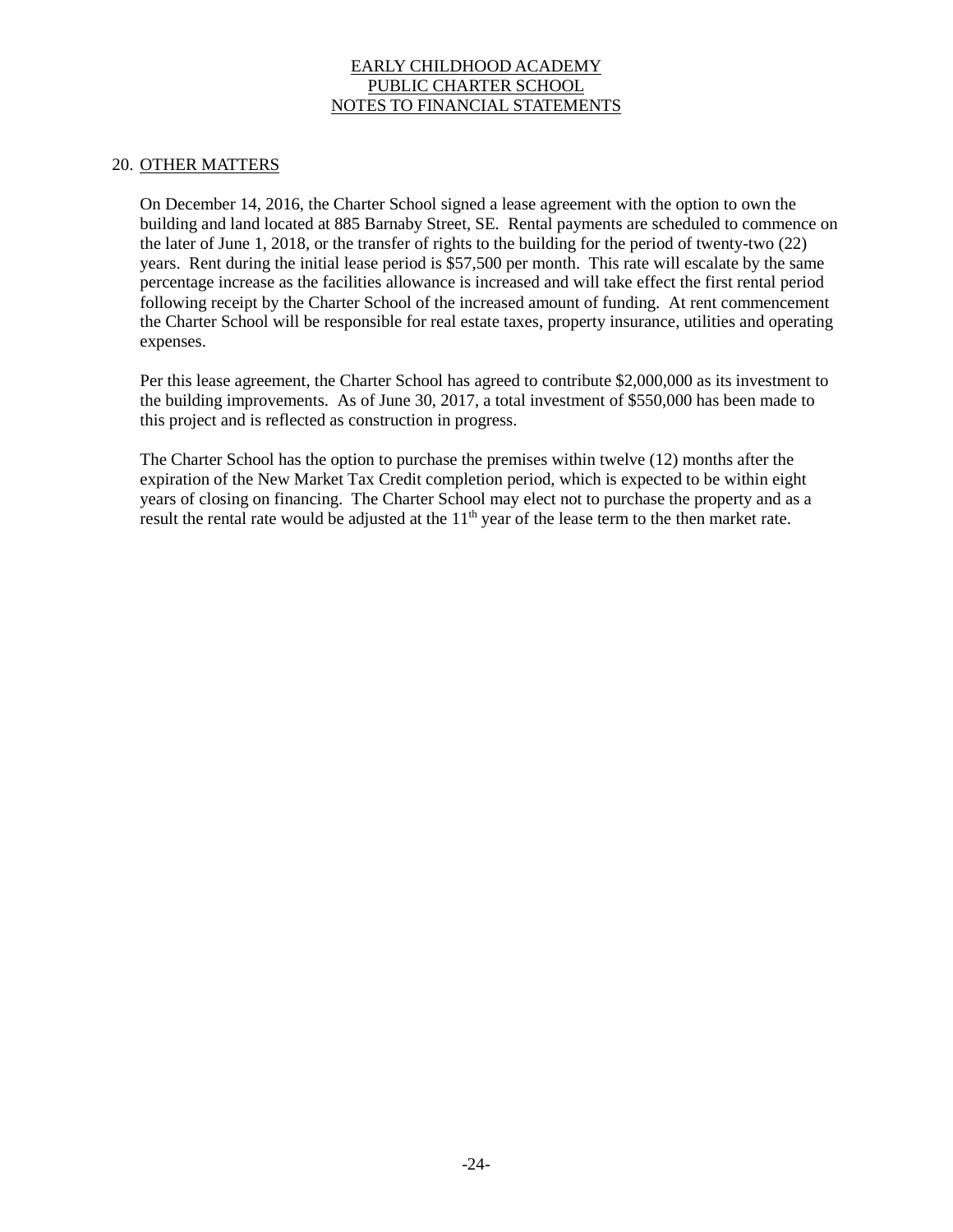## EARLY CHILDHOOD ACADEMY PUBLIC CHARTER SCHOOL COMPARATIVE STATEMENTS OF FUNCTIONAL EXPENSES FOR THE YEARS ENDED JUNE 30, 2017 AND 2016

|                                                  | June 30, 2017            |  |                          |                           |                               |               | June 30, 2016 |               |           |               |                         |                           |                               |               |                    |
|--------------------------------------------------|--------------------------|--|--------------------------|---------------------------|-------------------------------|---------------|---------------|---------------|-----------|---------------|-------------------------|---------------------------|-------------------------------|---------------|--------------------|
|                                                  | Total                    |  | Educational<br>Services  |                           | General and<br>Administrative |               | Fundraising   |               | Total     |               | Educational<br>Services |                           | General and<br>Administrative |               | <b>Fundraising</b> |
| Personnel, Salaries and Benefits:                |                          |  |                          |                           |                               |               |               |               |           |               |                         |                           |                               |               |                    |
| Principal/Executive Salaries                     | 263,477<br>$\mathbb{S}$  |  | $\mathcal{L}$<br>205,981 | $\mathbb{S}$              | 54,861                        | $\mathbb{S}$  | 2,635         | $\mathbb{S}$  | 273,602   | \$            | 215,924                 | $\boldsymbol{\mathsf{S}}$ | 54,942                        | $\mathbb{S}$  | 2,736              |
| Teachers' Salaries                               | 900,151                  |  | 900,151                  |                           |                               |               |               |               | 925,031   |               | 919,071                 |                           | 5,960                         |               |                    |
| Teachers' Aides/Assistants' Salaries             | 332,912                  |  | 332,912                  |                           |                               |               |               |               | 440,896   |               | 440,896                 |                           |                               |               |                    |
| <b>Other Educational Professional Salaries</b>   | 217,714                  |  | 195,943                  |                           | 21,771                        |               |               |               | 233,182   |               | 209,864                 |                           | 23,318                        |               |                    |
| <b>Substitute Teacher Salaries</b>               | 40,301                   |  | 40,301                   |                           |                               |               |               |               | 753       |               | 753                     |                           |                               |               |                    |
| <b>Clerical Salaries</b>                         | 173,947                  |  | 173,947                  |                           |                               |               |               |               | 155,225   |               | 155,225                 |                           |                               |               |                    |
| <b>Custodial/Food Service Staff</b>              | 109,835                  |  | 90,725                   |                           | 19,110                        |               |               |               | 105,145   |               | 86,472                  |                           | 18,673                        |               |                    |
| <b>Before and After Care Salaries</b>            | 136,135                  |  | 136,135                  |                           |                               |               |               |               | 178,991   |               | 178,991                 |                           |                               |               |                    |
| <b>Business Operation Salaries</b>               | 216,211                  |  | 101,618                  |                           | 114,593                       |               |               |               | 280,990   |               | 109,071                 |                           | 171,919                       |               |                    |
| <b>Employee Benefits</b>                         | 344,341                  |  | 313,665                  |                           | 30,296                        |               | 380           |               | 308,922   |               | 275,866                 |                           | 32,730                        |               | 326                |
| <b>Payroll Taxes</b>                             | 187,182                  |  | 170,508                  |                           | 16,468                        |               | 206           |               | 214,674   |               | 191,703                 |                           | 22,745                        |               | 226                |
| <b>Staff Development Costs</b>                   | 57,077                   |  | 52,050                   |                           | 5,027                         |               |               |               | 55,596    |               | 49,699                  |                           | 5,897                         |               |                    |
| Total Personnel, Salaries and Benefits           | 2,979,283<br>\$          |  | 2,713,936<br>S.          |                           | 262,126                       |               | 3,221         |               | 3,173,007 | $\mathbb{S}$  | 2,833,535               |                           | 336,184                       |               | 3,288              |
| <b>Direct Student Costs:</b>                     |                          |  |                          |                           |                               |               |               |               |           |               |                         |                           |                               |               |                    |
| Food Service                                     | $\frac{1}{2}$<br>229,828 |  | 229,828<br>$\mathcal{S}$ | $\boldsymbol{\mathsf{S}}$ |                               | $\mathcal{S}$ |               | \$            | 251,973   | $\mathcal{S}$ | 251,973                 | $\mathcal{S}$             |                               | $\sqrt{3}$    |                    |
| <b>Student Supplies and Materials</b>            | 85,247                   |  | 85,247                   |                           |                               |               |               |               | 116,353   |               | 116,353                 |                           |                               |               |                    |
| <b>Contracted Instructional/Student Services</b> | 108,095                  |  | 108,095                  |                           |                               |               |               |               | 143,073   |               | 143,073                 |                           |                               |               |                    |
| Transportation                                   | 23,499                   |  | 23,499                   |                           |                               |               |               |               | 33,435    |               | 33,435                  |                           |                               |               |                    |
| <b>Other Student Costs</b>                       | 17,913                   |  | 17,913                   |                           |                               |               |               |               | 23,987    |               | 23,987                  |                           |                               |               |                    |
| <b>Total Direct Student Costs</b>                | 464,582                  |  | 464,582                  |                           |                               |               |               |               | 568,821   |               | 568,821                 |                           |                               |               |                    |
| <b>Occupancy Costs:</b>                          |                          |  |                          |                           |                               |               |               |               |           |               |                         |                           |                               |               |                    |
| Rent                                             | $\mathbb{S}$<br>575,357  |  | 524,102<br>$\mathbb{S}$  | $\mathcal{S}$             | 50,621                        | $\mathcal{S}$ | 634           | $\mathcal{S}$ | 400,937   | $\mathbb{S}$  | 358,035                 | $\mathbb{S}$              | 42,479                        | $\mathcal{S}$ | 423                |
| Utilities                                        | 48,190                   |  | 43,897                   |                           | 4,240                         |               | 53            |               | 40,848    |               | 36,476                  |                           | 4,329                         |               | 43                 |
| <b>Cleaning and Maintenance</b>                  | 21,071                   |  | 19,194                   |                           | 1,854                         |               | 23            |               | 18,208    |               | 16,260                  |                           | 1,929                         |               | 19                 |
| Depreciation                                     | 6,503                    |  | 5,924                    |                           | 572                           |               | $\tau$        |               | 5,171     |               | 4,618                   |                           | 548                           |               | 5                  |
| <b>Contracted Building Services</b>              | 71,591                   |  | 65,213                   |                           | 6,299                         |               | 79            |               | 74,218    |               | 66,276                  |                           | 7,863                         |               | 79                 |
| <b>Total Occupancy Costs</b>                     | 722,712                  |  | 658,330                  |                           | 63,586                        |               | 796           |               | 539,382   |               | 481,665                 |                           | 57,148                        |               | 569                |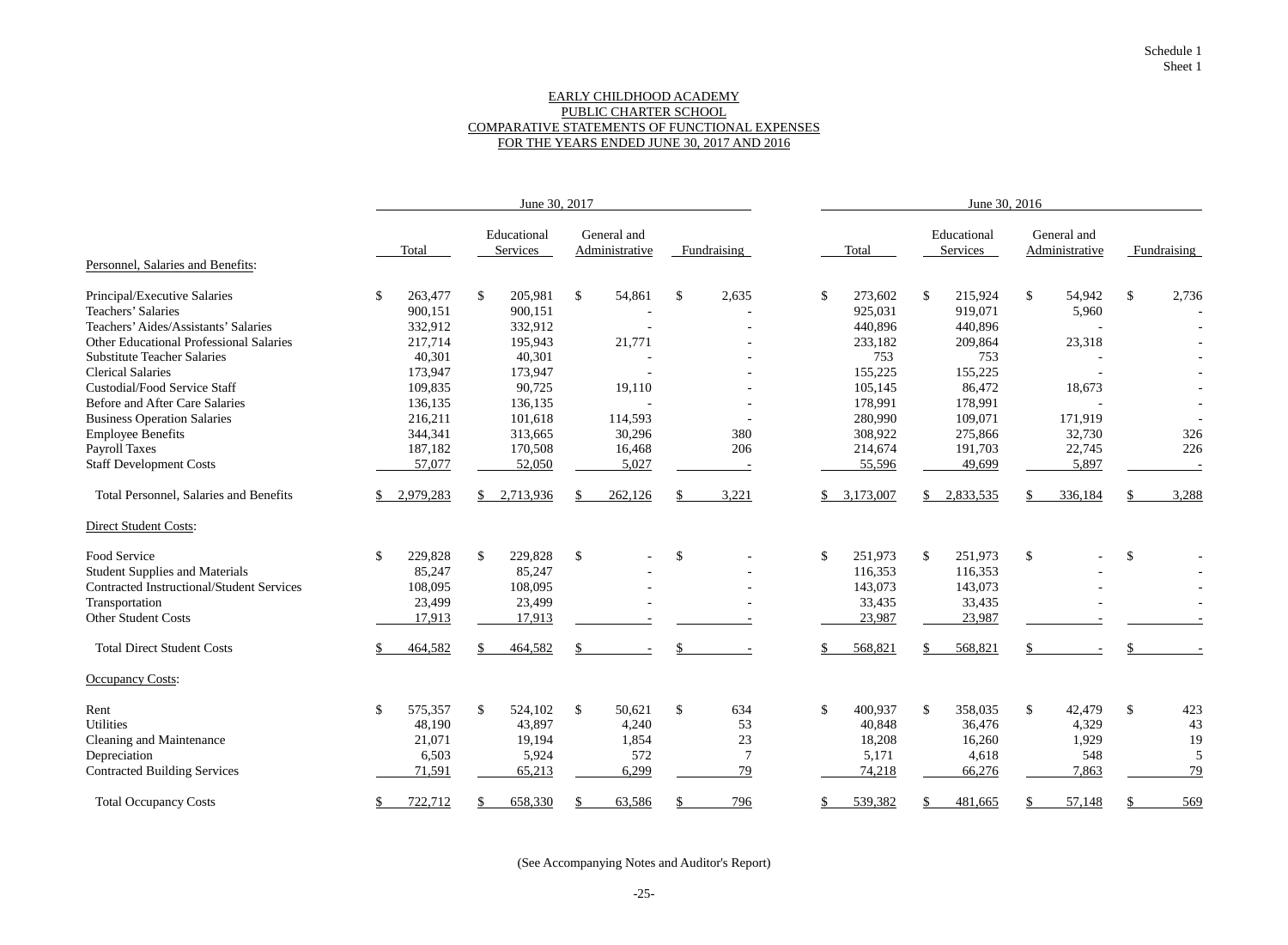# EARLY CHILDHOOD ACADEMY PUBLIC CHARTER SCHOOL COMPARATIVE STATEMENTS OF FUNCTIONAL EXPENSES FOR THE YEARS ENDED JUNE 30, 2017 AND 2016

|                                         | June 30, 2017 |              |                                |               |                               |                           | June 30, 2016  |    |           |    |                         |              |                               |               |             |
|-----------------------------------------|---------------|--------------|--------------------------------|---------------|-------------------------------|---------------------------|----------------|----|-----------|----|-------------------------|--------------|-------------------------------|---------------|-------------|
|                                         | Total         |              | Educational<br><b>Services</b> |               | General and<br>Administrative |                           | Fundraising    |    | Total     |    | Educational<br>Services |              | General and<br>Administrative |               | Fundraising |
| Office Expenses:                        |               |              |                                |               |                               |                           |                |    |           |    |                         |              |                               |               |             |
| <b>Office Supplies and Materials</b>    | \$<br>13,234  | $\mathbb{S}$ | 12,056                         | $\sqrt$       | 1,163                         | $\boldsymbol{\mathsf{S}}$ | 15             | \$ | 10,535    | \$ | 9,409                   | $\mathbb{S}$ | 1,115                         | $\mathcal{S}$ | 11          |
| Consulting                              | 103,075       |              | 94,249                         |               | 8,717                         |                           | 109            |    | 95,647    |    | 84,244                  |              | 11,403                        |               |             |
| <b>Equipment Rental and Maintenance</b> | 1,871         |              | 1,704                          |               | 165                           |                           | $\overline{2}$ |    | 376       |    | 335                     |              | 41                            |               |             |
| Telecommunications                      | 32,496        |              | 29,601                         |               | 2,859                         |                           | 36             |    | 34,964    |    | 31,223                  |              | 3,704                         |               | 37          |
| Postage and Shipping                    | 531           |              | 483                            |               | 47                            |                           |                |    | 418       |    | 374                     |              | 44                            |               |             |
| Printing and Copying                    | 10,712        |              | 9,758                          |               | 942                           |                           | 12             |    | 9,192     |    | 8,207                   |              | 975                           |               | 10          |
| Marketing and Promotion                 | 16,526        |              | 16,526                         |               |                               |                           |                |    | 9,029     |    | 9,029                   |              |                               |               |             |
| <b>Total Office Expenses</b>            | 178,445       |              | 164,377                        |               | 13,893                        |                           | 175            |    | 160,161   |    | 142,821                 |              | 17,282                        |               | 58          |
| <b>General Expenses:</b>                |               |              |                                |               |                               |                           |                |    |           |    |                         |              |                               |               |             |
| Insurance                               | \$<br>20,132  | \$           | 18,359                         | $\mathcal{S}$ | 1,773                         | \$                        |                | \$ | 19,608    | \$ | 17,529                  | $\mathbb{S}$ | 2,079                         | $\mathcal{S}$ |             |
| Licenses and Fees                       | 663           |              | 604                            |               | 58                            |                           |                |    | 2,289     |    | 2,044                   |              | 243                           |               | 2           |
| Accounting and Legal Services           | 28,239        |              |                                |               | 28,239                        |                           |                |    | 23,888    |    |                         |              | 23,888                        |               |             |
| <b>Payroll Service Fees</b>             | 20,214        |              | 18,414                         |               | 1,778                         |                           | 22             |    | 18,005    |    | 16,079                  |              | 1,907                         |               | 19          |
| <b>Administrative Fees</b>              | 47,414        |              | 43,237                         |               | 4,177                         |                           |                |    | 49,676    |    | 44,407                  |              | 5,269                         |               |             |
| Depreciation                            | 56,442        |              | 51,414                         |               | 4,966                         |                           | 62             |    | 65,817    |    | 58,774                  |              | 6,973                         |               | 70          |
| Dues and Subscriptions                  | 19,173        |              | 17,484                         |               | 1,689                         |                           |                |    | 16,791    |    | 15,010                  |              | 1,781                         |               |             |
| Office Expense                          | 9,412         |              | 8,573                          |               | 829                           |                           | 10             |    | 10,859    |    | 9,697                   |              | 1,150                         |               | 12          |
| <b>Interest Expense</b>                 | 852           |              | 852                            |               |                               |                           |                |    |           |    |                         |              |                               |               |             |
| <b>Total General Expenses</b>           | 202,541       |              | 158,937                        |               | 43,509                        |                           | 95             |    | 206,933   |    | 163,540                 |              | 43,290                        |               | 103         |
| TOTAL FUNCTIONAL EXPENSES               | 4,547,563     |              | 4,160,162                      |               | 383,114                       |                           | 4,287          |    | 4,648,304 |    | 4,190,382               |              | 453,904                       |               | 4,018       |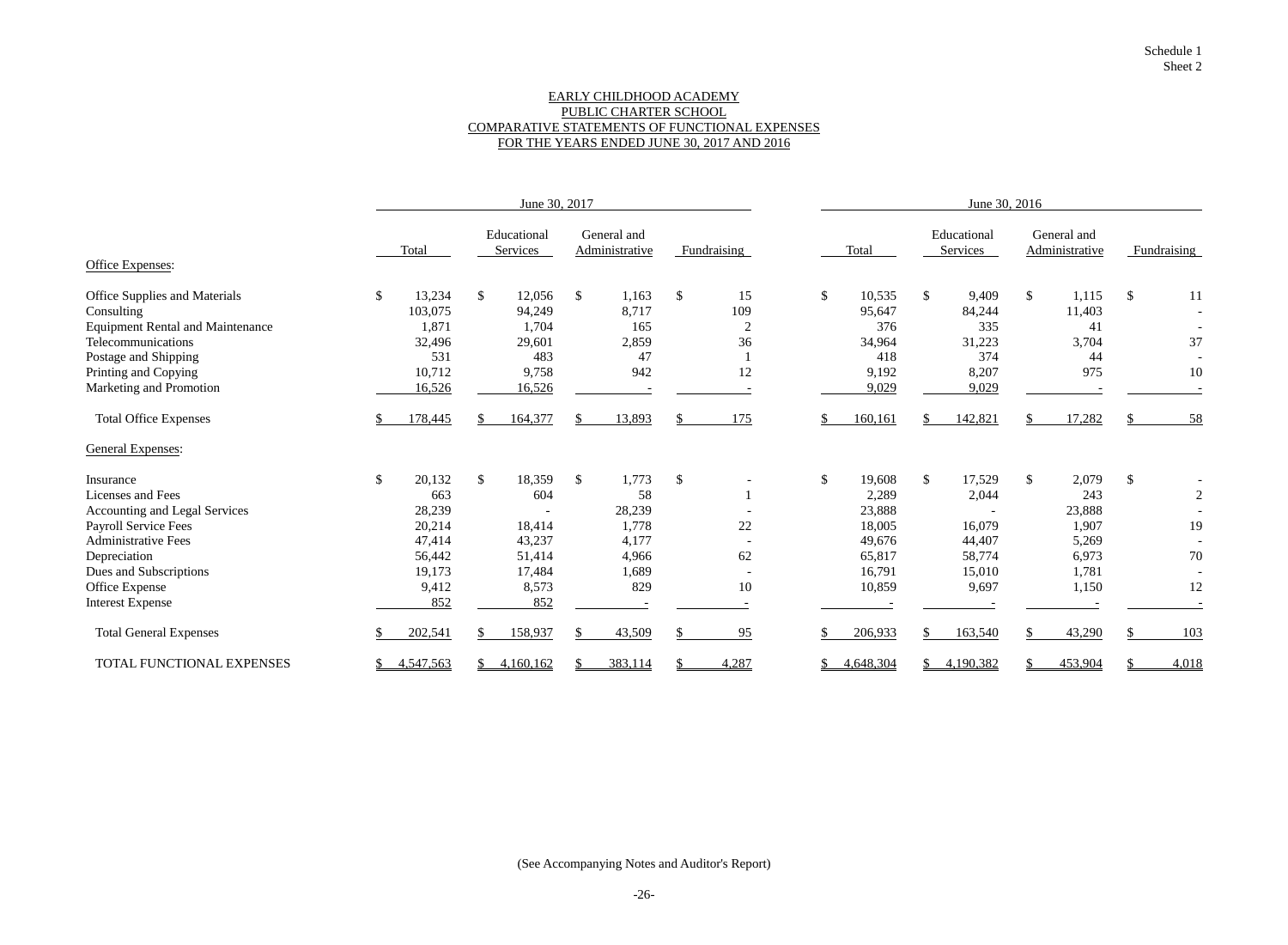# EARLY CHILDHOOD ACADEMY PUBLIC CHARTER SCHOOL COMPARATIVE SCHEDULES OF AVERAGE COST PER STUDENT FOR THE YEARS ENDED JUNE 30, 2017 AND 2016

### June 30, 2017

|                            | <b>Total Cost</b> | <b>Average Cost</b><br>Per Student |  |  |  |  |  |
|----------------------------|-------------------|------------------------------------|--|--|--|--|--|
| Instructional              | 3,501,832<br>S.   | 13,214<br>S                        |  |  |  |  |  |
| <b>Occupancy Cost</b>      | 722,712           | 2,727                              |  |  |  |  |  |
| General and Administrative | 319,528           | 1,206                              |  |  |  |  |  |
| Fundraising                | 3,491             | 13                                 |  |  |  |  |  |
| Total                      | 4.547,563         | 7,160                              |  |  |  |  |  |

The above is the average per student cost for the year ended June 30, 2017, and is based on a full time equivalent (FTE) enrollment of 265 students.

# June 30, 2016

|                            | <b>Total Cost</b> | <b>Average Cost</b><br>Per Student |    |  |  |  |
|----------------------------|-------------------|------------------------------------|----|--|--|--|
| Instructional              | 3,708,717<br>S.   | 14,210<br>S                        |    |  |  |  |
| <b>Occupancy Cost</b>      | 539,382           | 2,067                              |    |  |  |  |
| General and Administrative | 396,756           | 1,520                              |    |  |  |  |
| Fundraising                | 3,449             |                                    | 13 |  |  |  |
| Total                      | 4.648,304         | 7.810                              |    |  |  |  |

The above is the average per student cost for the year ended June 30, 2016, and is based on a full time equivalent (FTE) enrollment of 261 students.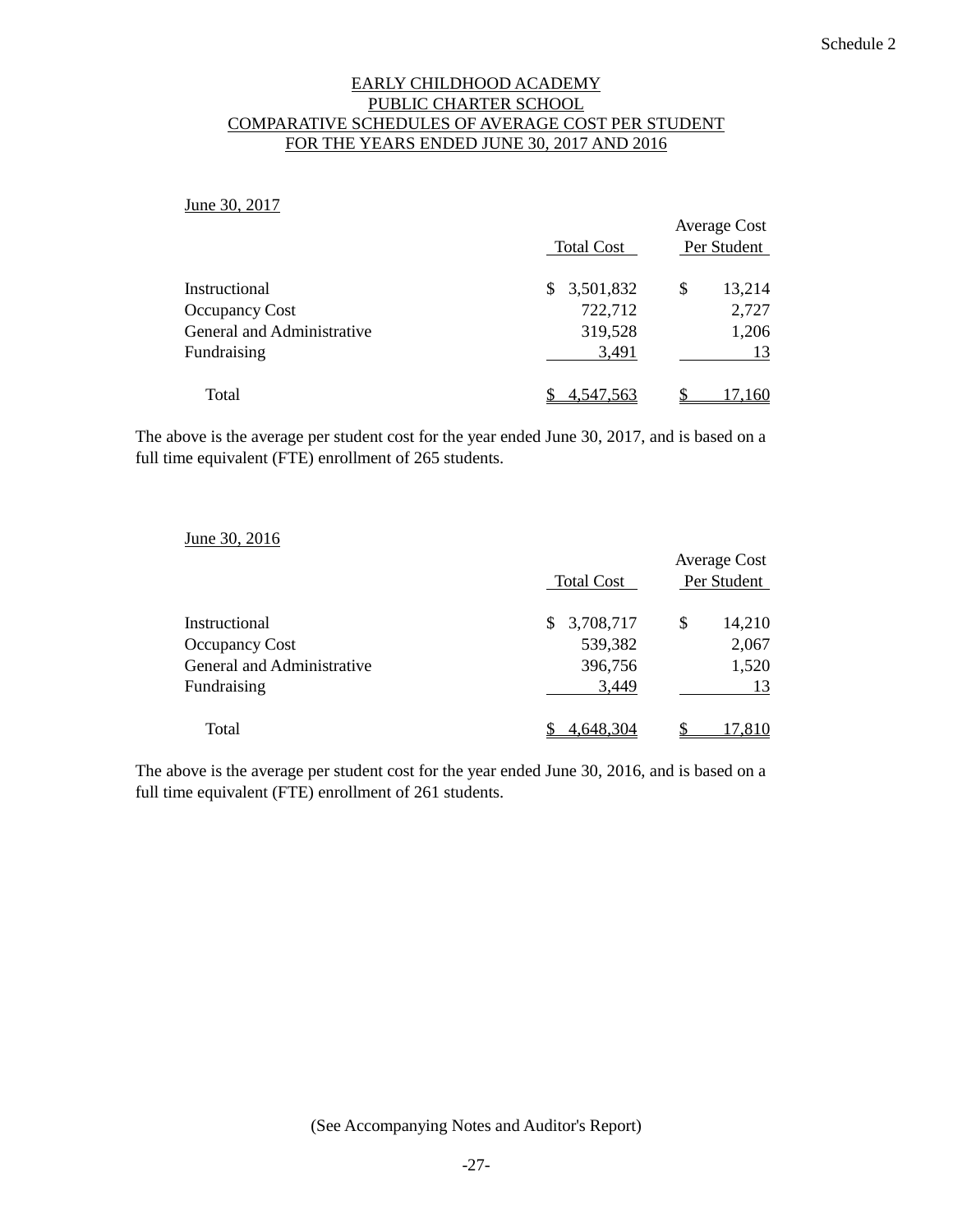# Kendall, Prebola and Jones, LLC

Certified Public Accountants

Board of Trustees Early Childhood Academy Public Charter School 4025 9th Street, SE Washington, DC 20032

# INDEPENDENT AUDITOR'S REPORT ON INTERNAL CONTROL OVER FINANCIAL REPORTING AND ON COMPLIANCE AND OTHER MATTERS BASED ON AN AUDIT OF FINANCIAL STATEMENTS PERFORMED IN ACCORDANCE WITH *GOVERNMENT AUDITING STANDARDS*

We have audited, in accordance with auditing standards generally accepted in the United States of America and the standards applicable to financial audits contained in *Government Auditing Standards*, issued by the Comptroller General of the United States, the financial statements of the Early Childhood Academy Public Charter School (a nonprofit organization), which comprise the statement of financial position as of June 30, 2017, and the related statements of activities and cash flows for the year then ended, and the related notes to the financial statements, and have issued our report thereon dated October 18, 2017.

#### *Internal Control Over Financial Reporting*

In planning and performing our audit of the financial statements, we considered the Early Childhood Academy Public Charter School's internal control over financial reporting (internal control) to determine the audit procedures that are appropriate in the circumstances for the purpose of expressing our opinion on the financial statements, but not for the purpose of expressing an opinion on the effectiveness of the Early Childhood Academy Public Charter School's internal control. Accordingly, we do not express an opinion on the effectiveness of the Early Childhood Academy Public Charter School's internal control.

A *deficiency in internal control* exists when the design or operation of a control does not allow management or employees, in the normal course of performing their assigned functions, to prevent, or detect and correct, misstatements on a timely basis. A *material weakness* is a deficiency, or a combination of deficiencies, in internal control, such that there is a reasonable possibility that a material misstatement of the entity's financial statements will not be prevented, or detected and corrected on a timely basis. A *significant deficiency* is a deficiency, or a combination of deficiencies, in internal control that is less severe than a material weakness, yet important enough to merit attention by those charged with governance.

Our consideration of internal control was for the limited purpose described in the first paragraph of this section and was not designed to identify all deficiencies in internal control that might be material weaknesses or significant deficiencies. Given these limitations, during our audit we did not identify any deficiencies in internal control that we consider to be material weaknesses. However, material weaknesses may exist that have not been identified.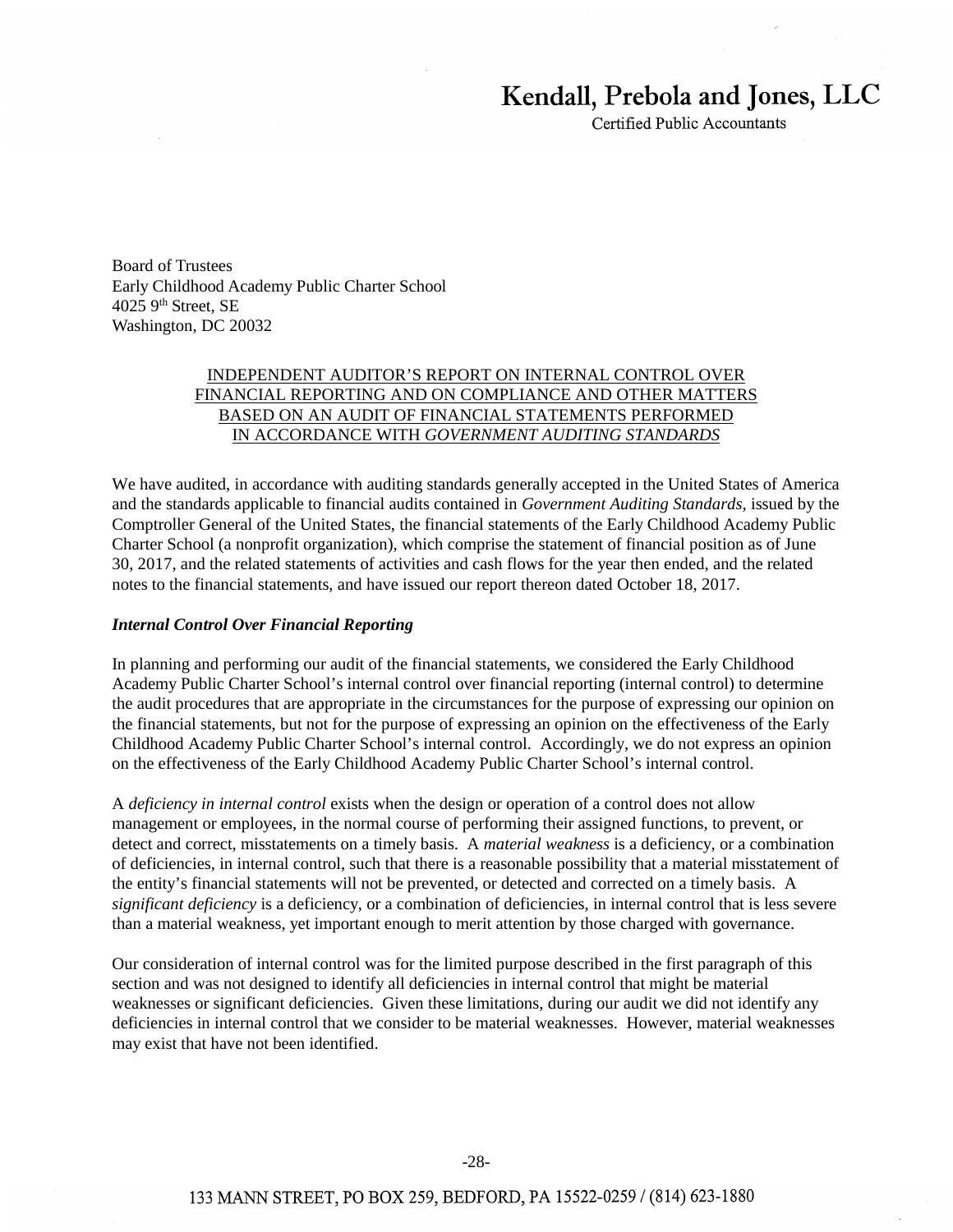## *Compliance and Other Matters*

As part of obtaining reasonable assurance about whether the Early Childhood Academy Public Charter School's financial statements are free from material misstatement, we performed tests of its compliance with certain provisions of laws, regulations, contracts and grant agreements, noncompliance with which could have a direct and material effect on the determination of financial statement amounts. However, providing an opinion on compliance with those provisions was not an objective of our audit and accordingly, we do not express such an opinion. The results of our tests disclosed no instances of noncompliance or other matters that are required to be reported under *Government Auditing Standards*.

# *Purpose of this Report*

The purpose of this report is solely to describe the scope of our testing of internal control and compliance and the results of that testing, and not to provide an opinion on the effectiveness of the entity's internal control or on compliance. This report is an integral part of an audit performed in accordance with *Government Auditing Standards* in considering the organization's internal control and compliance. Accordingly, this communication is not suitable for any other purpose.

Kendal, Prebia and Jones

Kendall, Prebola and Jones Certified Public Accountants

Bedford, Pennsylvania October 18, 2017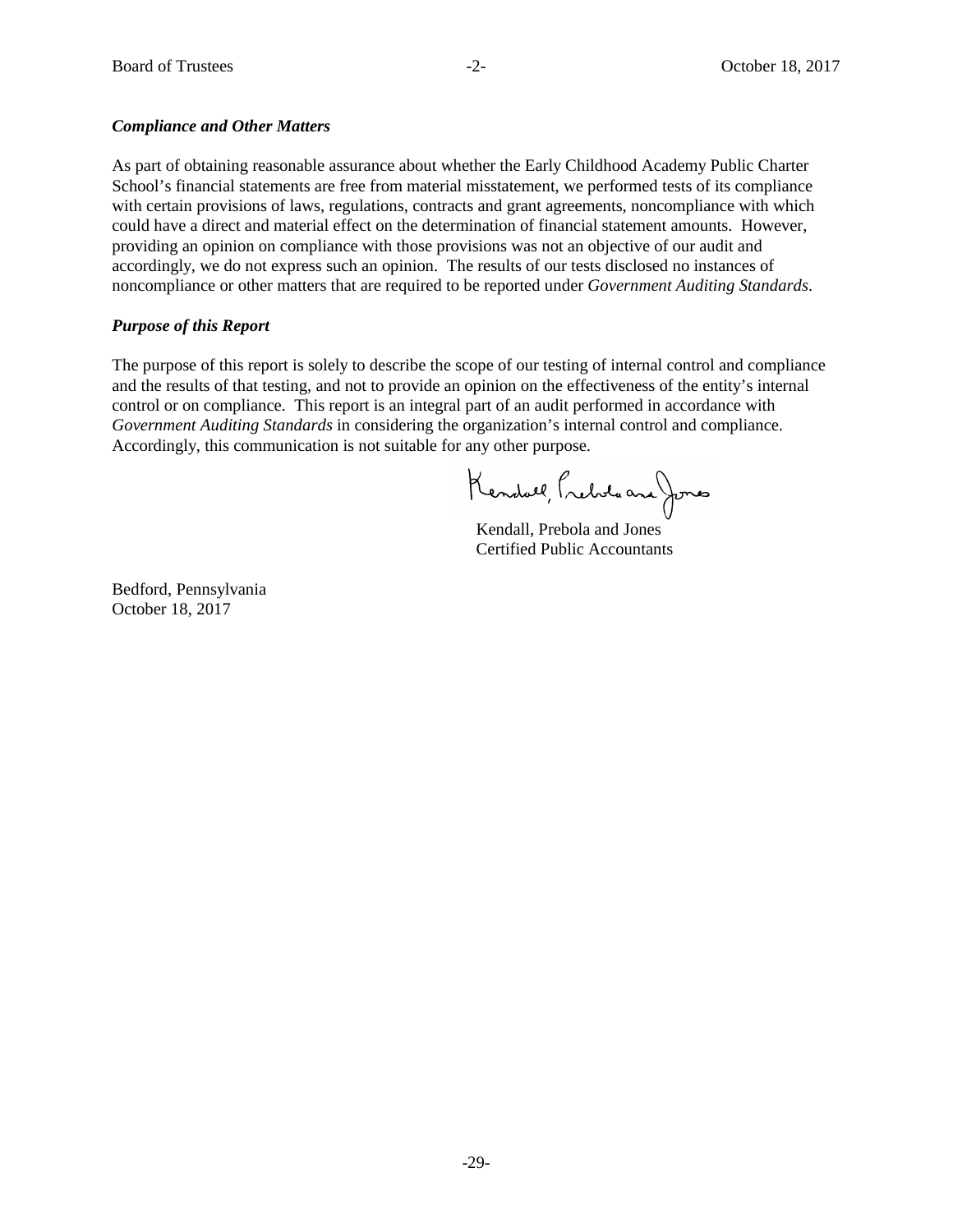# EARLY CHILDHOOD ACADEMY PUBLIC CHARTER SCHOOL SUMMARY SCHEDULE OF PRIOR AUDIT FINDINGS FOR THE YEAR ENDED JUNE 30, 2017

# FINDINGS - FINANCIAL STATEMENT AUDIT

There were no audit findings in the prior year.